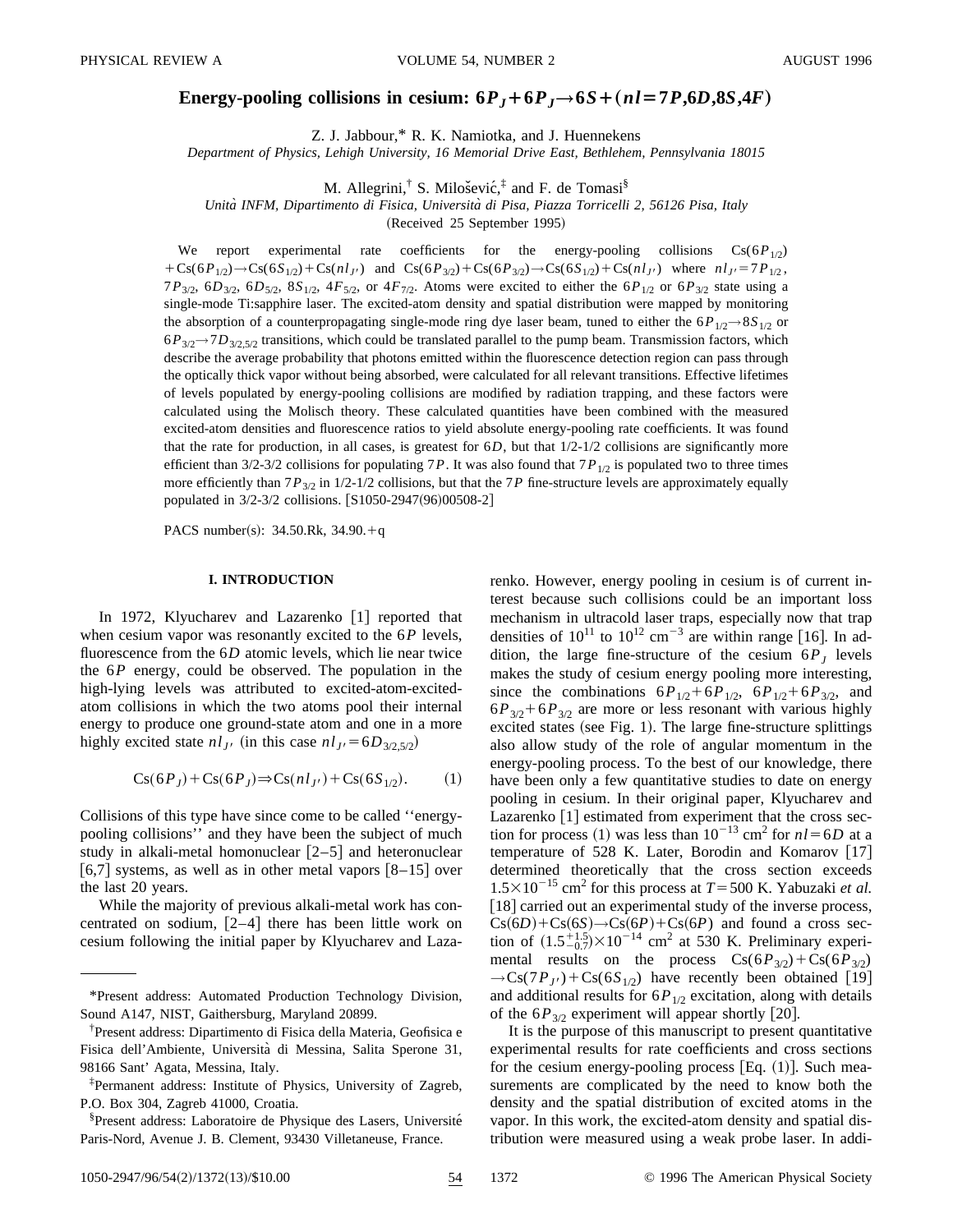

tion, radiation trapping, radiative cascade, optical pumping, and other effects must also be considered. Rate coefficients for energy pooling with product states  $nl_{J} = 7P_{1/2}$ ,  $7P_{3/2}$ ,  $6D_{3/2}$ ,  $6D_{5/2}$ ,  $8S_{1/2}$ ,  $4F_{5/2}$ , and  $4F_{7/2}$  are reported.

This paper is organized as follows. Section II presents a rate equation model used to extract the energy-pooling rate coefficients from the measured fluorescence ratios. It also discusses radiation trapping and related optical depth problems in detail. Experimental details, including a description of the excited-atom density measurement are presented in Sec. III. Results are given in Sec. IV along with a discussion of various sources of error. Finally, our conclusions are presented in Sec. V.

FIG. 1. (a) Energy levels of cesium showing transitions studied in this work. Wavelengths are given in nm. (b) Cesium atomic levels lying near twice the  $6P_J$  level energies.  $6P_J + 6P_J$  energies are represented by dashed lines. Energies are taken from Ref.  $[56]$ .

#### **II. THEORY**

# **A. Rate equations**

The energy-pooling process described by Eq.  $(1)$  produces atoms in the highly excited states  $n l_J$  which lie near twice the energy of the pumped resonance state [see Fig. 1(b)]. Rate equations can be used to derive theoretical expressions for the populations in these higher excited states, which in turn yield expressions for the energy-pooling rate coefficients. Note that, for the most part, this discussion follows that of Neuman, Gallagher, and Cooper  $[15]$ . The steadystate rate equation for the population in state  $n l_J$  following pumping of  $6P_J$  reads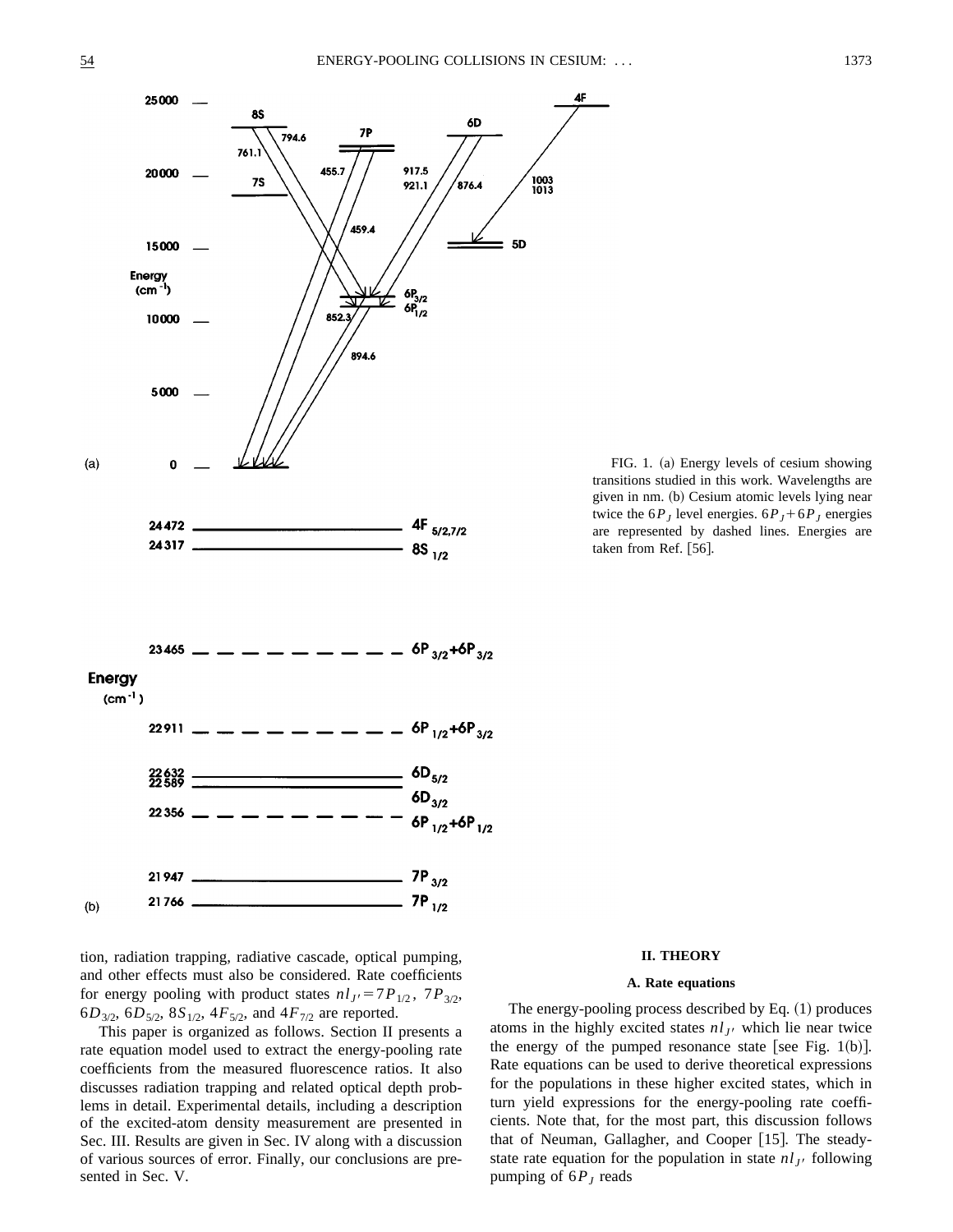$$
\dot{n}_{nl_{J'}}(\vec{r}) = 0 = \frac{k_{nl_{J'}}[n_{6P_J}(\vec{r})]^2}{2} - \frac{n_{nl_{J'}}(\vec{r})}{\tau_{nl_{J'}}^{\text{eff}}},\tag{2}
$$

which has the solution

$$
n_{nl_{J'}}(\vec{r}) = \frac{1}{2} k_{nl_{J'}} [n_{6P_J}(\vec{r})]^2 \tau_{nl_{J'}}^{\text{eff}}, \qquad (3)
$$

Here,  $k_{nl_{J'}}$  is the rate coefficient for process (1), and  $\tau_{nl_{J'}}^{\text{eff}}$  is the effective lifetime for atoms in state  $n l_{J}$ . Note that in the absence of quenching collisions and radiation trapping,  $(\tau_{nl_{J'}}^{\text{eff}})^{-1}$  is just the sum of the Einstein *A* coefficients for transitions connecting state  $nl_{J}$  to all lower levels. However, at higher atom densities, radiation trapping will reduce the effective radiative rate for transitions to the ground state. We will find that radiation trapping can also occur, under some circumstances, for transitions terminating on levels directly populated by the laser. Note that the factor 2 introduced in Eq. (2) is due to the fact that the  $6P_J$  atoms are identical. Therefore  $\left[n_{6P}\right]^2/2$  is proportional to the number of excitedatom pairs in the volume, as first pointed out in Ref. [21].

We are interested in the fluorescence corresponding to the transition  $n l_J \rightarrow n' l'_{J''}$  emitted by atoms in the particular volume which is imaged onto the slits of our monochromator. This is given by the following:

$$
I_{nl_{J'} \to n'l'_{J''}} = \int_{\text{Vol}} I_{nl_{J'} \to n'l'_{J''}}(\vec{r}) d^3r
$$
  
\n
$$
= \frac{hc}{\lambda_{nl_{J'} \to n'l'_{J''}}} \varepsilon_{nl_{J'} \to n'l'_{J''}} \frac{d\Omega}{4\pi}
$$
  
\n
$$
\times \Gamma_{nl_{J'} \to n'l'_{J''}}^{\text{nat}} T_{nl_{J'} \to n'l'_{J''}} \int_{\text{Vol}} n_{nl_{J'}}(\vec{r}) d^3r
$$
  
\n
$$
= \frac{hc}{\lambda_{nl_{J'} \to n'l'_{J''}}} \varepsilon_{nl_{J'} \to n'l'_{J''}} \frac{d\Omega}{4\pi} \Gamma_{nl_{J'} \to n'l'_{J''}}^{\text{nat}}
$$
  
\n
$$
\times T_{nl_{J'} \to n'l'_{J''}} \frac{k_{nl_{J'}} \tau_{nl_{J'}}^{\text{eff}}}{2} \int_{\text{Vol}} [n_{6P_{J}}(\vec{r})]^2 d^3r.
$$
  
\n(4)

Here  $hc/\lambda_{nl_{J'}\rightarrow n'l'_{J''}}$  is the energy of a fluorescence photon  $(\lambda_{nl_{J'}\rightarrow n'l'_{J''}})$  is the transition wavelength),  $\Gamma_{nl_{J'}\rightarrow n'l'_{J''}}^{nat}$  is the natural radiative rate of the transition,  $\varepsilon_{nl_{J'} \to n'l'_{J''}}$  is the detection system efficiency (including effects due to the photomultiplier, monochromator grating, and any filters used) at the frequency of interest, and  $d\Omega/4\pi$  is the probability that the fluorescent photon is emitted into the finite collection solid angle of the detection system. Here we have assumed that collisions and radiation trapping quickly destroy any atomic alignment or orientation, and thus the emissions are isotropic. Finally,  $T_{nl_J/ \rightarrow n'l'_{J''}}$  is the average probability that the photon emitted in the detection direction will pass through the vapor between its point of origin and the cell walls without being absorbed. This probability depends on the distribution of both the  $nl_{J}$  and  $n'l'_{J''}$  atoms in the vapor as well as on the details of the transition line shape. The calculation of  $T_{nl_J/ \rightarrow n'l'_{J''}}$  will be described in Sec. II B.

Factors such as the absolute detection efficiency and collection solid angle are experimentally difficult to determine. Therefore it is advantageous to measure fluorescence ratios. Specifically, we measure the ratio of fluorescence from the state  $n l_{J}$ , populated through energy pooling, to fluorescence observed on the directly pumped resonance transition; i.e., on the  $6P_J \rightarrow 6S_{1/2}$  transition

$$
\frac{I_{nl_{J'} \to n'l'J''}}{I_{6P_{J} \to 6S_{1/2}}} = \frac{\lambda_{6P_{J} \to 6S_{1/2}}}{\lambda_{nl_{J'} \to n'l'J''}} \frac{\varepsilon_{nl_{J'} \to n'l'J''}}{\varepsilon_{6P_{J} \to 6S_{1/2}}} \frac{\Gamma_{nl_{J'} \to n'l'J''}}{\Gamma_{6P_{J} \to 6S_{1/2}}^{\text{nat}}} \times \frac{T_{nl_{J'} \to n'l'J''}}{T_{6P_{J} \to 6S_{1/2}}} \frac{k_{nl_{J'}} \tau_{nl_{J'}}^{\text{eff}}}{2} \frac{\int [n_{6P_{J}}(\vec{r})]^2 d^3 r}{\int n_{6P_{J}}(\vec{r}) d^3 r}.
$$
\n(5)

Finally, we can solve Eq.  $(5)$  for the rate coefficient  $k_{nl}$ 

$$
k_{nl_{J'}} = \left(\frac{I_{nl_{J'} \to n'l'_{J''}} / \varepsilon_{nl_{J'} \to n'l'_{J''}}}{I_{6P_{J} \to 6S_{1/2}} / \varepsilon_{6P_{J} \to 6S_{1/2}}}\right)
$$
  

$$
\times \frac{\lambda_{nl_{J'} \to n'l'_{J''}}}{\lambda_{6P_{J} \to 6S_{1/2}}} \frac{\Gamma_{6P_{J} \to 6S_{1/2}}}{\Gamma_{nl_{J'} \to n'l'_{J''}}^{nat}} \frac{\Gamma_{6P_{J} \to 6S_{1/2}}}{\Gamma_{nl_{J'} \to n'l'_{J''}}} \frac{2}{\tau_{nl_{J'}}^{\text{eff}}}
$$
  

$$
\times \frac{\int n_{6P_{J}}(\vec{r}) d^3 r}{\int [n_{6P_{J}}(\vec{r})]^{2} d^3 r}.
$$
 (6)

In the present experiment, the detection volume is a thin strip of height  $\Delta y \sim 150 \mu m$  oriented along the *z* (laser propagation) axis [see Fig. 2(b)]. If we assume that the excitation is uniform along the *z* axis, and because  $\Delta y$  is small, we write the volume integrals in Cartesian coordinates, and immediately carry out the integrations over *y* and *z*

$$
k_{nl_{J'}} = \left(\frac{I_{nl_{J'} \to n'l'_{J''}} / \varepsilon_{nl_{J'} \to n'l'_{J''}}}{I_{6P_{J} \to 6S_{1/2}} / \varepsilon_{6P_{J} \to 6S_{1/2}}}\right)
$$
  

$$
\times \frac{\lambda_{nl_{J'} \to n'l'_{J''}}}{\lambda_{6P_{J} \to 6S_{1/2}}} \frac{\Gamma_{6P_{J} \to 6S_{1/2}}^{\text{nat}}}{\Gamma_{nl_{J'} \to n'l'_{J''}}^{\text{nat}}} \frac{T_{6P_{J} \to 6S_{1/2}}}{T_{nl_{J'} \to n'l'_{J''}}}
$$
  

$$
\times \frac{2}{(\tau_{nl_{J'}}^{\text{eff}} / \tau_{nl_{J'}}^{\text{nat}})} \frac{\int_{-R}^{R} n_{6P_{J}}(x) dx}{\int_{-R}^{R} [n_{6P_{J}}(x)]^{2} dx}, \tag{7}
$$

where  $R$  is the cell radius. Note that, in this expression,  $\int_{nl_{J'}}^{nat} \frac{1}{n!_{J'}}$   $\int_{nl_{J'}}^{nat}$  is the branching ratio for the  $nl_{J'} \rightarrow n'l'_{J''}$ transition, and  $(\tau_{nl_{J'}}^{eff}/\tau_{nl_{J'}}^{nat})$  is a factor which characterizes the effect of radiation trapping on the  $n l_{J}$  state lifetime.

#### **B. Radiation trapping and optical depth effects**

Because of the high density of ground-state atoms and the strength of the resonance transitions, it is unlikely that resonance photons can escape the cell without being reabsorbed. Thus the excitation lives longer in the vapor than one natural excited-state lifetime. There are two major effects of radiation trapping in the present context. The spatial distribution of excited atoms is different than the distribution initially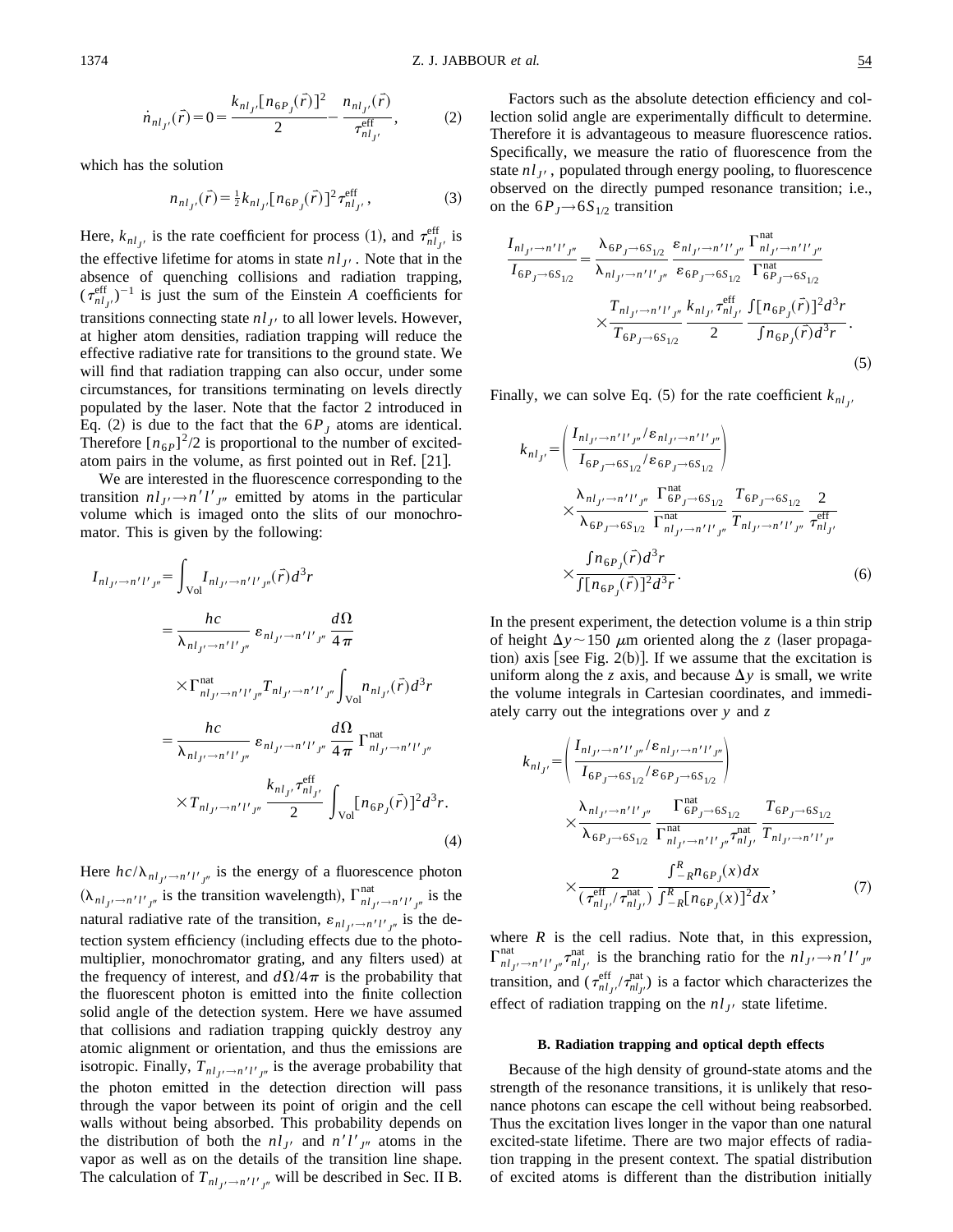

FIG. 2. (a) Experimental setup. The Ti:sapphire laser was used to pump the  $6S_{1/2}$   $\rightarrow$   $6P_J$ transition. The monochromator and photomultiplier tube 1  $(PMT-1)$  were used to spectrally resolve the cesium atomic line fluorescence. PMT-2 was used to monitor total resonance line  $(D_1 \text{ or } D_2)$  fluorescence, and PMT-3 monitored the transmission of the Ti:sapphire beam through the cell. The ring dye laser was used to probe the  $6P<sub>I</sub>$  level density at various positions in the cell (determined by the position of the translating mirror). PMT-4 was used to monitor the dye laser transmission. IF, LP, SP, and ND represent interference, long-pass, short-pass and neutral density filter, respectively.  $(b)$  insert showing the cell geometry and the region from which fluorescence was detected.

produced by the pump laser, and the effective lifetime of the excited atoms (and hence the time in which they can undergo energy-pooling collisions) is lengthened over the natural radiative lifetime. Both of these effects are properly taken into account in Eq.  $(7)$ , which uses calculated effective lifetimes and transmission factors, and spatial integrals over the measured steady-state distribution of excited atoms.

The normalized transmission factors in Eq.  $(7)$  are defined as follows:

$$
T_{n l_{J'} \to n' l'_{J''}} = \int_{\text{Vol}} n_{n l_{J'}}(\vec{r}) P_{n l_{J'} \to n' l'_{J''}}^{\text{escape}}(\vec{r}) d^3 r \left/ \int_{\text{Vol}} n_{n l_{J'}}(\vec{r}) d^3 r \right. \\
= \int_{-R}^{R} n_{n l_{J'}}(x) P_{n l_{J'} \to n' l'_{J''}}^{\text{escape}}(x) dx \left/ \int_{-R}^{R} n_{n l_{J'}}(x) dx, \tag{8}
$$

where our specific detection system geometry, described above Eq.  $(7)$ , has been used in the last step. The escape factor  $P_{nl_J/2}^{\text{escape}}(x)$  is the probability that  $nl_{J'} \rightarrow n'l'_{J''}$ photons emitted at position *x* can escape the cell in the detection direction through the vapor path length  $(R-x)$  without being reabsorbed

$$
P_{nl_{J'}\to n'l'J''}^{\text{escape}}(x)
$$
\n
$$
= \int \sigma_{nl_{J'}\leftarrow n'l'J''}(x) \exp\left[-\sigma_{nl_{J'}\leftarrow n'l'J''}(x)\right] \times \int_{x}^{R} n_{n'l'J''}(x') dx' \right] d\omega \bigg/ \int \sigma_{nl_{J'}\leftarrow n'l'J''}(x) d\omega. \tag{9}
$$

Here  $\sigma_{nl_{J'} \leftarrow n'l'_{J''}}(\omega)$  is the absorption cross section at angular frequency  $\omega$ . Thus,  $\sigma_{nl_{J'} \leftarrow n'l'_{J''}}(\omega) / \int \sigma_{nl_{J'} \leftarrow n'l'_{J''}}(\omega) d\omega$ is the normalized probability that a photon of frequency  $\omega$ will be emitted at any position *x*, and  $\exp[-\sigma_{nl_{J'} \leftarrow n'l'_{J''}}(\omega) \int_{x}^{R} n_{n'l'_{J''}}(x') dx']$  is the probability that the photon of frequency  $\omega$  emitted at *x* can escape through the (possibly nonuniform) distribution of lower-state atoms  $n_{n'l'j''}(x')$  and reach the cell wall a distance  $(R-x)$  away. For a line with hyperfine structure, the absorption coefficients add;  $k_{nl_{J'} \leftarrow n'l'_{J''}}(\omega) = \sum_{F} \sum_{F'} k_{nl_{J'}(F) \leftarrow n'l'_{J''}(F')}(\omega)$  $= \sum_{F} \sum_{F'} \sigma_{n l_{J'}(F) \leftarrow n' l'_{J''}(F')}(\omega) n_{n' l'_{J''}(F')}$ . Thus if we assume that the lower-state hyperfine levels are populated statistically, we may define a line-shape factor  $\sigma_{nl_{J'} \leftarrow n'l'_{J''}}(\omega)$ for the full transition

$$
\sigma_{nl_{J'} \leftarrow n'l'_{J''}}(\omega) \equiv \frac{k_{nl_{J'} \leftarrow n'l'_{J''}}(\omega)}{n_{n'l'_{J''}}}
$$
\n
$$
= \sum_{F} \sum_{F'} \sigma_{nl_{J'}(F) \leftarrow n'l'_{J''}(F')}(\omega) \frac{g(F')}{\sum_{F'} g(F')},
$$
\n(10)

where  $g(F') = 2F' + 1$  is the statistical weight of level  $n'l'_{J''}(F')$ . Finally, the absorption cross sections for individual hyperfine transitions are each given by a Voigt function of the form

$$
\sigma_{nl_{J'}(F) \leftarrow n'l'_{J''}(F')}(\omega)
$$
\n
$$
= \frac{\lambda^2}{8\pi} \frac{g(F)}{g(F')} \frac{\Gamma_{nl_{J'} \rightarrow n'l'_{J''}} \Gamma_{nl_{J'} \rightarrow n'l'_{J''}}^{\text{nat}}}{\pi^{1/2} \Delta}
$$
\n
$$
\times \int_{-\infty}^{\infty} d\omega' \frac{\exp[-(\omega' - \omega_{nl_{J'}(F) \rightarrow n'l'_{J''}(F'))^2/\Delta^2]}{(\omega - \omega')^2 + (\Gamma_{nl_{J'} \rightarrow n'l'_{J''}}/2)^2},
$$
\n(11)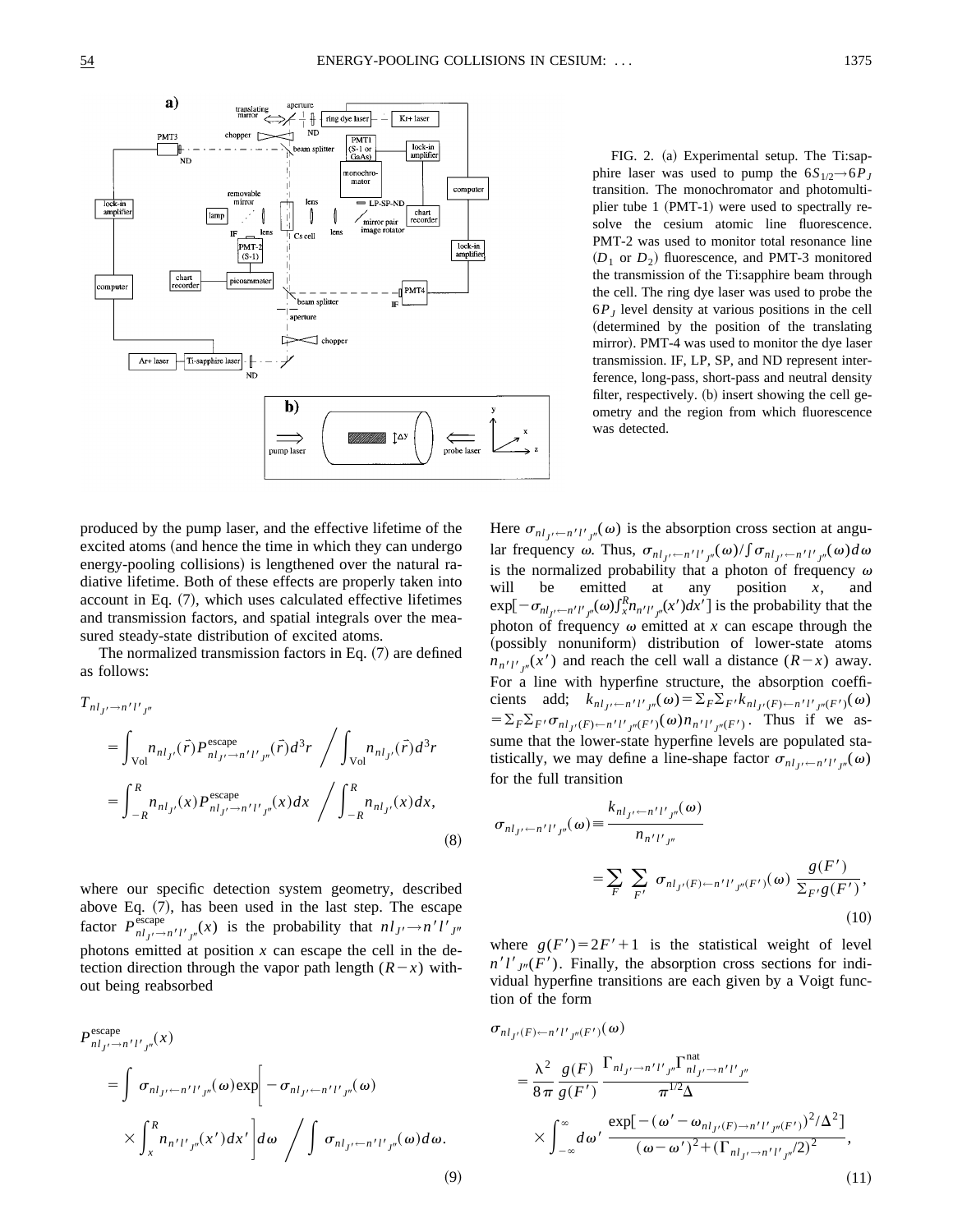where  $\Gamma_{nl_J/2}$  is the Lorentzian linewidth [full width at half maximum (FWHM) in angular frequency units],  $\Delta$  $=1/\lambda \sqrt{2kT/m}$  is the Gaussian (Doppler) linewidth (full width at  $1/e$  maximum in angular frequency units), and  $\omega_{nl_{J'}(F) \to n'l'_{J''}(F')}$  is the line-center frequency of the  $n l_{J'}(F) \rightarrow n' l'_{J''}(F')$  transition. *k* is Boltzmann's constant, *T* is the absolute temperature, and *m* is the cesium atomic mass. Thus the normalized transmission factors  $T_{nl_{J'} \to n'l'_{J''}}$ in Eq.  $(7)$  can be calculated for any transition from Eqs.  $(8)–(11)$  if the hyperfine structure and Lorentzian linewidth of the transition, and the spatial distribution of the lowerstate  $n'l'_{J''}$  atoms is known. The only significant assumption that has been made is that the lower-state hyperfine levels are populated in a statistical ratio. This assumption will be discussed further below. For each hyperfine transition of the various  $nl_{J} \rightarrow n'l'_{J''}$  and  $6P_{J} \rightarrow 6S_{1/2}$  transitions of interest, and at each temperature, we calculate  $\sigma_{nl_{J'}(F) \leftarrow n'l'_{J''}(F')}(\omega)$ as a function of frequency using the Voigt algorithm of Refs.  $\lceil 22 \rceil$  and  $\lceil 23 \rceil$  (see also  $\lceil 24 \rceil$ ).

Note that we have not taken optical pumping into account when discussing the  $6P_J \rightarrow 6S_{1/2}$  transmission factor. Since the pump laser we use is single mode, with a linewidth which is small compared to the ground-state hyperfine splitting of 9.193 GHz, we pump atoms almost exclusively from one hyperfine component. Due to optical pumping, atoms will tend to accumulate in the other (unpumped) hyperfine level. For example, if we pump the  $6S_{1/2}(F=4) \rightarrow 6P_{1/2}(F'=4)$  transition, atoms will accumulate in the  $6S_{1/2}(F=3)$  level. Consequently, reabsorption of photons at the  $6P_{1/2}$  $\rightarrow 6S_{1/2}(F=3)$  transition frequency will<br>be much more severe than for those at the be much more severe than for those at the  $6P_{1/2}$   $\rightarrow$   $6S_{1/2}$ ( $F=4$ ) frequency. However, this optical pumping only occurs within the pump laser column which is surrounded by a much larger volume of ground-state atoms where the ratio of hyperfine level populations is approximately statistical. The transmission factor is determined primarily by these atoms outside the laser column. Thus we believe that use of a transmission factor based on a statistical distribution of atoms in the  $6S_{1/2}$  hyperfine levels is justified. However, this assumption of a statistical ratio of groundstate hyperfine level populations used in these calculations is a significant source of uncertainty in our analysis.

From Eq.  $(7)$  it can be seen that the effective lifetime of the state  $n l_{J}$  is also needed in order to determine the energypooling rate coefficient  $k_{nl_j}$ . In the present context, collisional quenching of  $nl_{J}$  atoms can be neglected. However, due to radiation trapping,

$$
\tau_{n l_{J'}}^{\text{eff}} = \left[ \sum_{n' l'_{J''}} \Gamma_{n l_{J'} \to n' l'_{J''}}^{\text{eff}} \right]^{-1}
$$

$$
= \left[ \sum_{n' l'_{J''}} g_{n l_{J'} \to n' l'_{J''}} \Gamma_{n l_{J'} \to n' l'_{J''}}^{\text{nat}} \right]^{-1}, \qquad (12)
$$

where  $\Gamma_{nl_{J'}\rightarrow n'l'_{J''}}^{eff}$  is the effective radiative rate (and  $g_{nl_{J} \rightarrow n'l'_{J''}}$  is the escape factor) of the transition.

Radiation trapping has been studied extensively for Doppler broadened alkali resonance lines [25-28]. Effective radiative rates can be calculated accurately using the Holstein  $[29–30]$  and Milne [31] theories in the limits  $k_0 \ge 10$  and  $k_0$ *l* $\leq$  10, respectively, as has been shown in Refs. [26] and [28]. Here  $k_0$  is the line-center absorption coefficient, and *l* is the effective escape distance. However, to model the results of the present experiment, we use the Molisch *et al.* theory of radiation trapping  $[32,33]$  (see also Ref.  $[34]$ ) which reduces to the Holstein and Milne results in the appropriate limits. The most severe, and in the context of the present experiment most significant, trapping occurs on the  $6P_J \rightarrow 6S_{1/2}$  resonance transition. However, these trapping effects are all included in the transmission factor  $T_{6P_J \to 6S_{1/2}}$ . The  $7P_{J} \to 6S_{1/2}$  transitions are the only transitions to the ground state for which we must calculate effective radiative rates.

According to the general formulation of Holstein  $[29,30]$ , Payne and Cook [35], and van Trigt [36], for certain geometries, the steady-state excited-atom spatial distribution  $n(\bar{r})$ can be expanded in a series of orthogonal eigenmodes  $n(\vec{r}) = \sum_{i} a_{i} n_{i}(\vec{r})$ . Each eigenmode is a mathematical solution of the radiation diffusion equation characterized by a single exponential decay rate  $\beta_j = g_j \Gamma^{nat}$ . Here,  $g_j$  is the escape factor for mode  $j$ , and  $\Gamma^{nat}$  is the natural radiative rate for the excited state. Note that the individual eigenmode solutions are nonphysical, since (except for the fundamental mode) each has regions of negative amplitude (see, for example, Figs. 1 and 2 of Ref.  $[36]$ . Nevertheless, these eigenmodes form a complete set, and any actual excited-atom spatial distribution can be expanded as a linear superposition of them.

We model our cell as a cylinder of radius  $R=1.05$  cm and length *L*, with  $L \ge R$ . In this experiment we measure the cylindrically symmetric steady-state excited-atom spatial distribution  $n_{6P_J}(r)$ , and we assume that the  $7P_{J'}$  density is proportional to  $[n_{6P_J}(r)]^2$  according to Eq. (3). Thus we can calculate the mode amplitudes from

$$
a_j = \int_0^R [n_{6P_j}(r)]^2 n_j(r) r dr \bigg/ \int_0^R [n_{6P_j}(r)]^2 r dr. \tag{13}
$$

Finally, the effective radiative rate  $\Gamma_{7P_{J'}}^{\text{eff}}$  or escape factor  $g_{7P_J \rightarrow 6S_{1/2}}$ , is given by a weighted average of the decay rates for the individual eigenmodes

$$
\Gamma_{7P_{J'} \to 6S_{1/2}}^{\text{eff}} = g_{7P_{J'} \to 6S_{1/2}} \Gamma_{7P_{J'} \to 6S_{1/2}}^{\text{nat}} \n= \frac{\Gamma_{7P_{J'} \to 6S_{1/2}}^{\text{nat}} \Sigma_j g_j a_j f n_j(r) d^3 r}{\Sigma_j a_j f n_j(r) d^3 r} \n= \frac{\Gamma_{7P_{J'} \to 6S_{1/2}}^{\text{nat}} \Sigma_j g_j a_j f_0^R n_j(r) r dr}{\Sigma_j a_j f_0^R n_j(r) r dr}.
$$
\n(14)

In the present work, we model our results using the Molisch theory of radiation trapping  $[32,33]$ . This theory is based upon numerical integration of the Holstein radiation diffusion equation and yields analytic fitting equations for the escape factors and eigenmodes. Most important, Molisch *et al.* give escape factors for the ten lowest eigenmodes which allows an accurate expansion of the excited-atom spatial profile in Eq.  $(14)$ . In this case, where the radiation trap-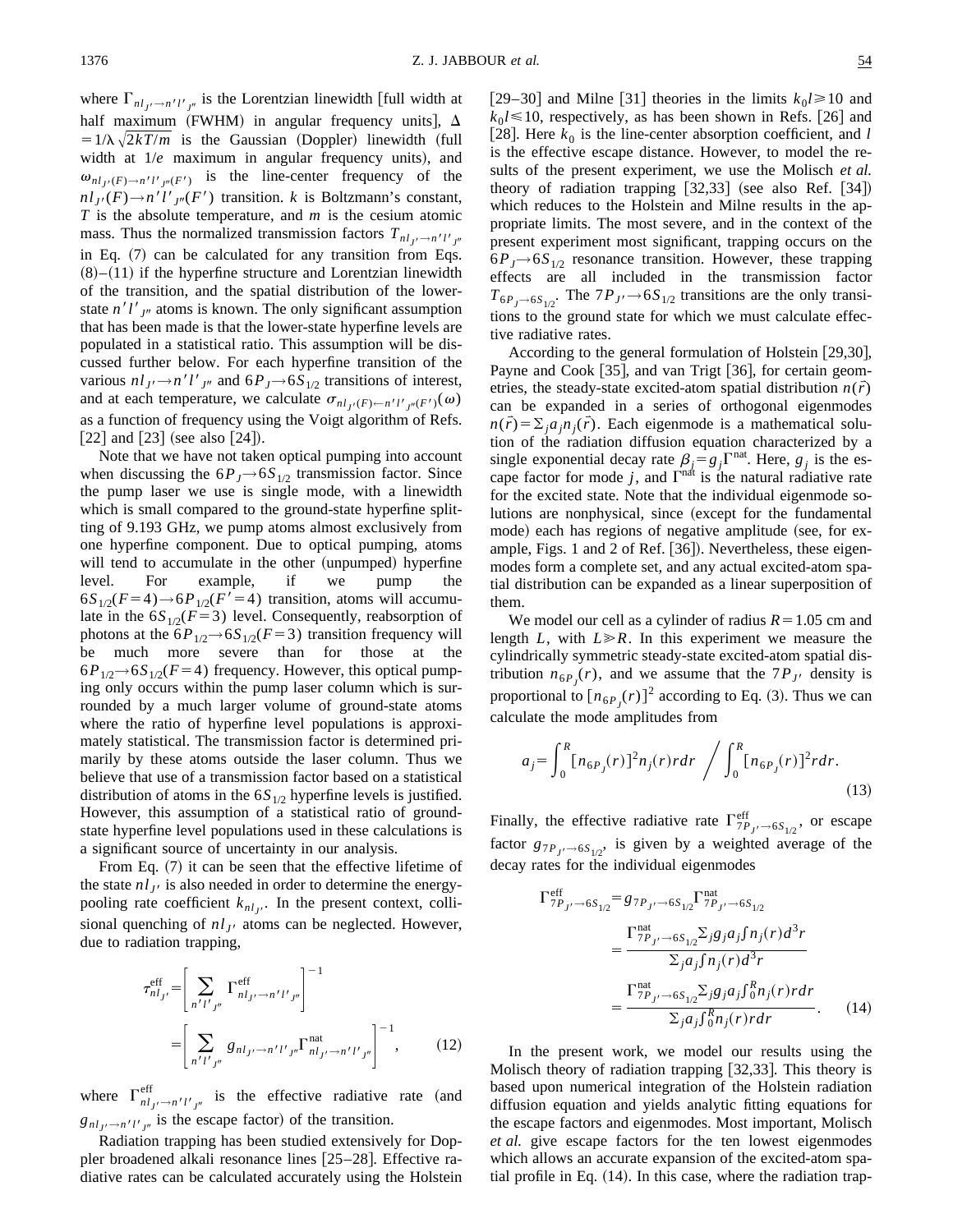$$
g_j^D = \left[ 1 + \frac{1}{m_j^D} k_0 R \sqrt{\ln([k_0 R/2] + e)} - \frac{c_{0j}^D k_0 R \ln(k_0 R) + c_{1j}^D k_0 R + c_{2j}^D (k_0 R)^2}{1 + c_{3j}^D k_0 R + c_{4j}^D (k_0 R)^2} \right]^{-1}.
$$
 (15)

The coefficients  $m_j^D$  and  $c_{ij}^D$  for the first ten modes are tabulated in Table 1 of Ref.  $[33]$  (the superscript *D* stands for Doppler line shape), and  $k_0R$  is the line-center opacity. Note that the escape factor  $g_j^D$  used here is the inverse of the Molisch trapping factor  $g$  defined in Ref. [33].

To calculate  $\Gamma_{7P_J/\rightarrow 6S_{1/2}}^{eff}$  we first determined the Molisch Doppler line-shape cylinder eigenfunctions as described in Ref.  $[33]$  (see also Ref.  $[34]$ ). We then calculated the mode amplitudes of the experimentally measured excited-atom spatial distribution  $n_{7P_J}(\vec{r}) \propto [n_{6P_J}(\vec{r})]^2$  using Eq. (13). This information was used in Eq.  $(14)$ , along with the lowest ten mode escape factors from Eq.  $(15)$ , to calculate the radiative escape factor of each hyperfine transition.

In our use of Eq.  $(15)$  for lines with *unresolved* hyperfine structure, we replace the line-center optical depth  $k_0R$ , calculated for the line without structure, by  $k_{\text{max}}R$ , where  $k_{\text{max}}$  is the maximum absorption coefficient for the line with structure (see Refs.  $\vert 26 \vert$ ,  $\vert 28 \vert$ , and  $\vert 37 \vert$ ). The latter is the lower state density times the maximum absorption cross section of the composite line from Eq.  $(10)$ . In the case of the  $7P_{J}$   $\rightarrow$  6S<sub>1/2</sub> transitions, the lower-state hyperfine structure is well resolved, but the upper-state structure is not. Thus we calculate

$$
\Gamma_{7P_{J'} \to 6S_{1/2}}^{\text{eff}} = g_{7P_{J'} \to 6S_{1/2}(F=3)} \Gamma_{7P_{J'} \to 6S_{1/2}(F=3)}^{\text{nat}} + g_{7P_{J'} \to 6S_{1/2}(F=4)} \Gamma_{7P_{J'} \to 6S_{1/2}(F=4)}^{\text{nat}}, (16)
$$

where we consider the upper-state hyperfine levels to be populated in statistical equilibrium by the energy-pooling process. Values of  $\Gamma_{7P_{J'}}^{\text{eff}} \rightarrow 6S_{1/2}$  calculated using the procedure described above are used to determine  $\tau_{7P_{J'}}^{eff}$ ,  $\tau_{7P_{J'}}^{nat}$ , and these are listed in Table I where the results are presented.

Under our conditions, radiative rates are reduced by trapping by less than 45% for the  $7P_{1/2}$   $\rightarrow$  6 $S_{1/2}$  transition, but by as much as 90% for the  $7P_{3/2}$  $\rightarrow$  6 $S_{1/2}$  transition, using the natural radiative rates of Warner [38]. However, values of  $\tau_{7P_{J'} \to 6S_{1/2}}^{\text{eff}}$  differ from  $\tau_{7P_{J'} \to 6S_{1/2}}^{\text{nat}}$  by 70% in the most extreme case.

Finally, with strong pumping we must worry about trapping on transitions which terminate on the  $6P<sub>J</sub>$  levels. These transitions, which include  $8S_{1/2} \rightarrow 6P_J$  and  $6D_J \rightarrow 6P_J$ , are of sufficiently low optical depth under the conditions of the present experiment that we treat them using the Molisch theory, but retain only the fundamental mode of the expansion. The  $6P<sub>I</sub>$  level populations are not uniformly distributed in space since the pump excitation is not uniform. However we measure the spatial distribution of the laser excited  $6P_J$ atoms (see Sec. III). Therefore we can estimate an effective escape radius for photons resonant with these transitions. The hyperfine levels of  $6P_{1/2}$  are sufficiently separated in energy that transitions to  $6P_{1/2}(F'=3)$  and  $6P_{1/2}(F'=4)$ are treated separately. The hyperfine level separation in the  $6P_{3/2}$  state is much smaller, however, and we treat transitions to  $6P_{3/2}$  as a composite line as discussed above. Trapping corrections of this type reduce the effective radiative rates by up to 80%, but are typically less than 60% for the  $6D_J \rightarrow 6P_J$  transitions and always less than 6% for the  $8S_{1/2}$  + 6*P<sub>J</sub>* transition where 6*P<sub>J</sub>* is the level pumped by the laser. Again, the effects on  $\tau_{nl_{J'}}^{\text{eff}}$  are typically less than those on the effective radiative rates;  $\leq 26\%$  except in two cases (see Table I) for  $n l_J = 6D_{3/2,5/2}$  and <2% for  $n l_{J'} = 8S_{1/2}$ . Note that trapping on transitions terminating on the finestructure level  $6P_{J}$  which is not directly populated by the laser is generally quite small, since fine-structure level changing collisions

$$
Cs(6PJ) + Cs(6S1/2) \Rightarrow Cs(6PJ') + Cs(6S1/2) (17)
$$

are relatively rare at the densities of this experiment. Trapping on transitions which terminate on levels other than  $6S_{1/2}$ and  $6P_J$  can always be neglected.

## **III. THE EXPERIMENT**

#### **A. Setup and fluorescence measurements**

The experimental setup is shown in Fig. 2. Cesium metal is contained in a cylindrical Pyrex cell (Environmental Optical Sensors, Inc.) of inner length 7.0 cm and inner radius 1.05 cm. The cell is contained in a cross-shaped brass oven (not shown in the figure), with four quartz windows, which is heated with resistive heater tapes. Three thermocouples are attached to the cell in order to monitor temperature. Typically the three temperatures agree to within  $5-6$  °C, and are constant to within 2 °C over the course of a set of measurements. The liquid cesium metal can be seen to sit at the site where the coldest temperature is registered.

The density of cesium atoms in the vapor phase is calculated from the Nesmeyanov vapor pressure formula [39]. At room temperature, the various hyperfine components of the cesium  $D_1$  line are optically thin. Thus the line-center absorption coefficient can be used to obtain an accurate value for the atom density at that temperature. We find that the value obtained in this manner is larger than the Nesmeyanov value by 4.5%. Since this corresponds to a temperature discrepancy of only  $1/2$  °C (which is equal to the uncertainty in our temperature measurement), we assume that the Nesmeyanov curve is fairly accurate in this temperature range. We estimate that ground-state densities obtained in this manner are accurate to  $\sim$  5–10% in the temperature range 23–92 °C.

The cesium atoms are excited to particular hyperfine components of the  $6P_{1/2}$  and  $6P_{3/2}$  states using a single-mode Ti:Sapphire laser (Coherent model 899-29, pumped by 10 W all lines from an argon-ion laser). Typical Ti:Sapphire laser power was 580 mW at the  $D_1$  line and 650 mW at the  $D_2$ line. Laser linewidth was  $\sim$ 1 MHz. Although several excitation geometries were tried, our most accurate data were taken with the Ti:Sapphire laser (hereafter called the pump laser) gently focused into the cell usinga4m focal length lens. A 2.03 mm aperture just before the entrance window was used to better approximate a top-hat spatial profile, which was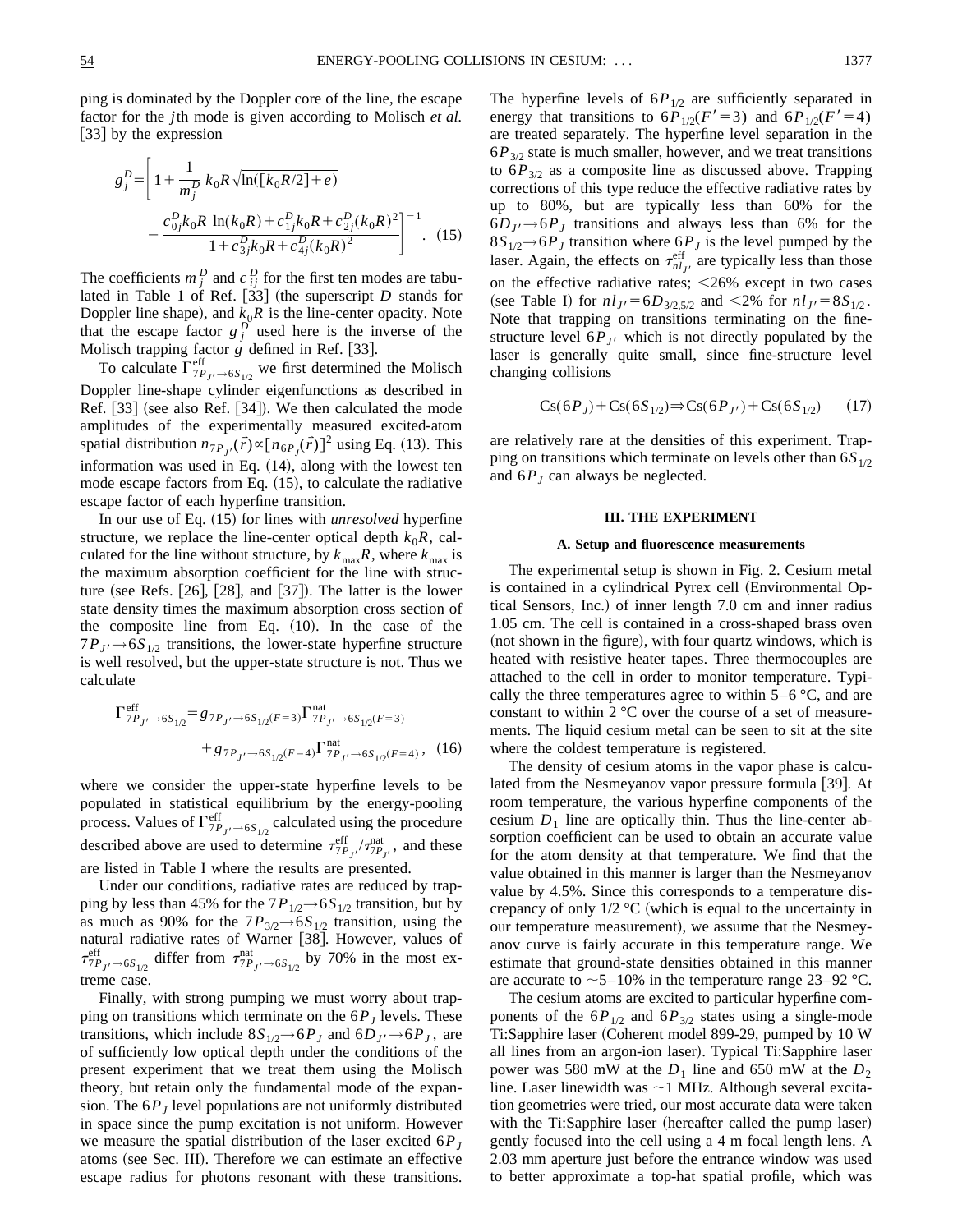| from Warner [38] |                         |                                                                |                                      | TABLE I. Measured rate coefficients for the cesium energy-pooling                      |                                                             | collisions $Cs(6P_1) + Cs(6P_1) \rightarrow Cs(6S_{1/2})$ . Note: $\Gamma_{6P_{1/2} - 6S_{1/2}}^{nat} = 2.89 \times 10^7$ s <sup>-1</sup> and $\Gamma_{6P_{3/2} - 6S_{1/2}}^{nat} = 3.26 \times 10^7$ s <sup>-1</sup> |                                                                                           |                                              |                                         |                                                   |                                                    |
|------------------|-------------------------|----------------------------------------------------------------|--------------------------------------|----------------------------------------------------------------------------------------|-------------------------------------------------------------|-----------------------------------------------------------------------------------------------------------------------------------------------------------------------------------------------------------------------|-------------------------------------------------------------------------------------------|----------------------------------------------|-----------------------------------------|---------------------------------------------------|----------------------------------------------------|
|                  |                         | $Cs(6P_{3/2})+Cs(6P_{3/2}) \rightarrow Cs(n_1) + Cs(6S_{1/2})$ |                                      |                                                                                        |                                                             |                                                                                                                                                                                                                       |                                                                                           |                                              |                                         |                                                   |                                                    |
| $n l_{J'}$       | Temp<br>$\widetilde{C}$ | $n_{6S_{1/2}}$<br>(10 <sup>12</sup> cm <sup>-3</sup> )         | $T_{6P_{3/2}\rightarrow 6S_{1/2}}$ . | $\int_{-\sqrt{R}}^R [n_{\delta P_{3/2}}(x)]^2 dx$<br>$\int_{-R}^{R} n_{6P_{3/2}}(x)dx$ | $nl_{J'} \rightarrow n'l'_{J''}$<br>Monitored<br>Transition | $I_{6P_{3/2}\rightarrow6S_{1/2}}/ \epsilon_{6P_{3/2}\rightarrow6S_{1/2}}$<br>$I_{nl_{J'}\rightarrow n'l'}_{l''}$ / $\varepsilon_{nl_{J'}\rightarrow n'l'}_{l''}$                                                      | $\frac{n_{IJ}\rightarrow n^{\prime}l^{\prime}}{(s^{-1})}$<br>$\Gamma^{\rm nat}_{nl_{J'}}$ | $T_{nl_J \cdots n^\prime l^\prime j^\prime}$ | $\tau_{nl_{J'}}^{\text{nat}}(\text{s})$ | $\tau_{mlj}^{\rm eff}$<br>$\vec{r}_{\vec{\mu}_J}$ | $\frac{k_{nl_{J'}}}{(\text{cm}^3 \text{ s}^{-1})}$ |
| $7P_{1/2}$       | 2                       | 1.25                                                           | 0.0249                               | $(3.88\times10^{10})$                                                                  | $7P_{1/2}$ $\rightarrow$ 6 $S_{1/2}$                        | $2.69\times10^{-8}$                                                                                                                                                                                                   | $1.58 \times 10^{6}$                                                                      | 0.934                                        | $1.55 \times 10^{-7}$                   | S                                                 | $2.59 \times 10^{-12}$                             |
|                  | $\overline{7}$          | 2.62                                                           | 0.0109                               | $(1.01 \times 10^{11})^{-1}$                                                           |                                                             | $2.06\times10^{-7}$                                                                                                                                                                                                   |                                                                                           | 0.862                                        |                                         | ड़                                                | $3.54 \times 10^{-12}$                             |
|                  | 74                      | 2.62                                                           | 0.0130                               | $(1.62 \times 10^{11})^{-1}$                                                           |                                                             | $8.73 \times 10^{-7}$                                                                                                                                                                                                 |                                                                                           | 0.883                                        |                                         | Ş                                                 | $1.09\times10^{-11}$                               |
|                  | 85                      | 5.62                                                           | 0.00548                              | $(4.44 \times 10^{11})^{-1}$                                                           |                                                             | $2.14 \times 10^{-6}$                                                                                                                                                                                                 |                                                                                           | 0.739                                        |                                         | $\overline{0}$                                    | $4.73 \times 10^{-12}$                             |
|                  | 85                      | 5.62                                                           | 0.00607                              | $(4.27 \times 10^{11})^{-1}$                                                           |                                                             | $2.57 \times 10^{-6}$                                                                                                                                                                                                 |                                                                                           | 0.749                                        |                                         | $\frac{80}{1}$                                    | $6.45 \times 10^{-12}$                             |
|                  | 91.5                    | 8.63                                                           | 0.00440                              | $(8.23 \times 10^{11})^{-1}$                                                           |                                                             | $6.71 \times 10^{-6}$                                                                                                                                                                                                 |                                                                                           | 0.627                                        |                                         | $\Xi$                                             | $7.34 \times 10^{-12}$                             |
|                  | $\mathcal{S}$           | 8.92                                                           | 0.00424                              | $(5.42 \times 10^{11})^{-1}$                                                           |                                                             | $3.69\times10^{-6}$                                                                                                                                                                                                   |                                                                                           | 0.627                                        |                                         | $\Xi$                                             | $5.88 \times 10^{-12}$                             |
| $7P_{3/2}$       | $\mathcal{A}$           | 1.25                                                           | 0.0249                               | $(3.88 \times 10^{10})^{-1}$                                                           | $7P_{3/2}$ $\rightarrow$ 6S <sub>1/2</sub>                  | $3.12\times10^{-8}$                                                                                                                                                                                                   | $4.18 \times 10^{6}$                                                                      | 0.689                                        | $1.10\times10^{-7}$                     | $\overline{22}$                                   | $1.81 \times 10^{-12}$                             |
|                  | $\sharp$                | 2.62                                                           | 0.0109                               | $(1.01 \times 10^{11})^{-1}$                                                           |                                                             | $2.35 \times 10^{-7}$                                                                                                                                                                                                 |                                                                                           | 0.465                                        |                                         | 1.38                                              | $2.99\times10^{-12}$                               |
|                  |                         | 2.62                                                           | 0.0130                               | $(1.62 \times 10^{11})^{-1}$                                                           |                                                             | $8.64 \times 10^{-7}$                                                                                                                                                                                                 |                                                                                           | 0.523                                        |                                         | 1.38                                              | $7.29\times10^{-12}$                               |
|                  | 85                      | 5.62                                                           | 0.00548                              | $(4.44 \times 10^{11})^{-1}$                                                           |                                                             | $2.11 \times 10^{-6}$                                                                                                                                                                                                 |                                                                                           | 0.236                                        |                                         | $\overline{.60}$                                  | $5.25 \times 10^{-12}$                             |
|                  | 85                      | 5.62                                                           | 0.00607                              | $(4.27 \times 10^{11})^{-1}$                                                           |                                                             | $2.46\times10^{-6}$                                                                                                                                                                                                   |                                                                                           | 0.254                                        |                                         | .59                                               | $6.56 \times 10^{-12}$                             |
|                  | 91.5                    | 8.63                                                           | 0.00440                              | $(8.23 \times 10^{11})^{-1}$                                                           |                                                             | $6.22 \times 10^{-6}$                                                                                                                                                                                                 |                                                                                           | 0.137                                        |                                         | .68                                               | $1.09\times10^{-11}$                               |
|                  | $\mathfrak{D}$          | 8.92                                                           | 0.00424                              | $(5.42 \times 10^{11})^{-1}$                                                           |                                                             | $2.89\times10^{-6}$                                                                                                                                                                                                   |                                                                                           | 0.132                                        |                                         | 1.70                                              | $7.62 \times 10^{-12}$                             |
| $6D_{3/2}$       | $\mathcal{L}$           | 1.25                                                           | 0.0249                               | $(3.88 \times 10^{10})^{-1}$                                                           | 6 $D_{3/2}$ $\rightarrow$ 6 $P_{1/2}$                       | $2.62 \times 10^{-6}$                                                                                                                                                                                                 | $9.86\times10^{6}$                                                                        | 1.00                                         | $7.92\times10^{-8}$                     | $\overline{101}$                                  | $1.43 \times 10^{-10}$                             |
|                  | $\sharp$                | 2.62                                                           | 0.0109                               | $(1.01 \times 10^{11})^{-1}$                                                           |                                                             | $8.07\times10^{-6}$                                                                                                                                                                                                   |                                                                                           | 0.996                                        |                                         | 1.02                                              | $7.34 \times 10^{-11}$                             |
|                  | 74                      | 2.62                                                           | 0.0130                               | $(1.62 \times 10^{11})^{-1}$                                                           |                                                             | $1.42\times10^{-5}$                                                                                                                                                                                                   |                                                                                           | 0.994                                        |                                         | $\overline{0}$                                    | $9.53 \times 10^{-11}$                             |
|                  | 85                      | 5.62                                                           | 0.00548                              | $(4.44 \times 10^{11})^{-1}$                                                           |                                                             | $8.52 \times 10^{-5}$                                                                                                                                                                                                 |                                                                                           | 0.962                                        |                                         | 1.07                                              | $8.78 \times 10^{-11}$                             |
|                  | 85                      | 5.62                                                           | 0.00607                              | $(4.27 \times 10^{11})^{-1}$                                                           |                                                             | $3.97 \times 10^{-5}$                                                                                                                                                                                                 |                                                                                           | 0.988                                        |                                         | 66                                                | $4.61 \times 10^{-11}$                             |
|                  | 91.5                    | 8.63                                                           | 0.00440                              | $(8.23 \times 10^{11})^{-1}$                                                           |                                                             | $2.08\times10^{-4}$                                                                                                                                                                                                   |                                                                                           | 0.904                                        |                                         | $\frac{1}{2}$                                     | $8.89\times10^{-11}$                               |
|                  | $\mathcal{S}$           | 8.92                                                           | 0.00424                              | $(5.42 \times 10^{11})^{-1}$                                                           |                                                             | $1.43\times10^{-4}$                                                                                                                                                                                                   |                                                                                           | 0.957                                        |                                         | 1.07                                              | $9.38 \times 10^{-11}$                             |
|                  | $\mathfrak{L}$          | 8.92                                                           | 0.00424                              | $(5.42 \times 10^{11})^{-1}$                                                           | $6D_{3/2}$ $\rightarrow$ $6P_{3/2}$                         | $2.95 \times 10^{-5}$                                                                                                                                                                                                 | $2.67\times10^{6}$                                                                        | 0.767                                        | $7.92\times10^{-8}$                     | 1.07                                              | $9.37 \times 10^{-11}$                             |
| $6D_{5/2}$       | $\mathfrak{L}$          | 8.92                                                           | 0.00424                              | $(5.42 \times 10^{11})^{-1}$                                                           | $6D_{5/2}$ $\rightarrow$ $6P_{3/2}$                         | $2.05\times10^{-4}$                                                                                                                                                                                                   | $1.49 \times 10^{7}$                                                                      | 0.244                                        | $6.68\times10^{-8}$                     | 2.44                                              | $1.89 \times 10^{-10}$                             |
| $4F_{5/2}$       | $\mathfrak{L}$          | 8.92                                                           | 0.00424                              | $(5.42 \times 10^{11})^{-1}$                                                           | $4F_{5/2}$ $\rightarrow$ 5 $D_{3/2}$                        | $1.80\times10^{-5}$                                                                                                                                                                                                   | $2.26 \times 10^{7}$                                                                      | 1.00                                         | $3.88\times10^{-8}$                     | 00.1                                              | $1.23\times10^{-11}$                               |
| $4F_{7/2}$       | $\mathfrak{L}$          | 8.92                                                           | 0.00424                              | $(5.42 \times 10^{11})^{-1}$                                                           | $4F_{7/2}$ $\rightarrow$ 5 $D_{5/2}$                        | $3.15 \times 10^{-5}$                                                                                                                                                                                                 | $2.03 \times 10^{7}$                                                                      | 1.00                                         | $4.61 \times 10^{-8}$                   | $\sum_{i=1}^{n}$                                  | $2.04 \times 10^{-11}$                             |
| $8S_{1/2}$       | $\overline{7}$          | 2.62                                                           | 0.0130                               | $(1.62 \times 10^{11})^{-1}$                                                           | 8 $S_{1/2}$ $\rightarrow$ 6 $P_{1/2}$                       | $7.79\times10^{-7}$                                                                                                                                                                                                   | $1.97 \times 10^{6}$                                                                      | 1.00                                         | $1.05 \times 10^{-7}$                   | $\overline{\mathrm{S}}$                           | $1.74 \times 10^{-11}$                             |
|                  | 85                      | 5.62                                                           | 0.00607                              | $(4.27\times10^{11})^{-1}$                                                             |                                                             | $3.10\times10^{-6}$                                                                                                                                                                                                   |                                                                                           | 1.00                                         |                                         | $\approx$                                         | $1.21\times10^{-11}$                               |
|                  | $\mathcal{S}$           | 8.92                                                           | 0.00424                              | $(5.42 \times 10^{11})^{-1}$                                                           |                                                             | $1.12 \times 10^{-5}$                                                                                                                                                                                                 |                                                                                           | 0.998                                        |                                         | $\approx$                                         | $2.42 \times 10^{-11}$                             |
|                  | 85                      | 5.62                                                           | 0.00607                              | $(4.27\times10^{11})^{-1}$                                                             | $8S_{1/2}$ $\rightarrow$ 6 $P_{3/2}$                        | $3.39\times10^{-6}$                                                                                                                                                                                                   | $3.62 \times 10^{6}$                                                                      | 0.977                                        | $1.05 \times 10^{-7}$                   | $\approx$                                         | $7.67\times10^{-12}$                               |
|                  | 92                      | 8.92                                                           | 0.00424                              | $(5.42 \times 10^{11})^{-1}$                                                           |                                                             | $2.08\times10^{-5}$                                                                                                                                                                                                   |                                                                                           | 0.980                                        |                                         | 1.02                                              | $2.60 \times 10^{-11}$                             |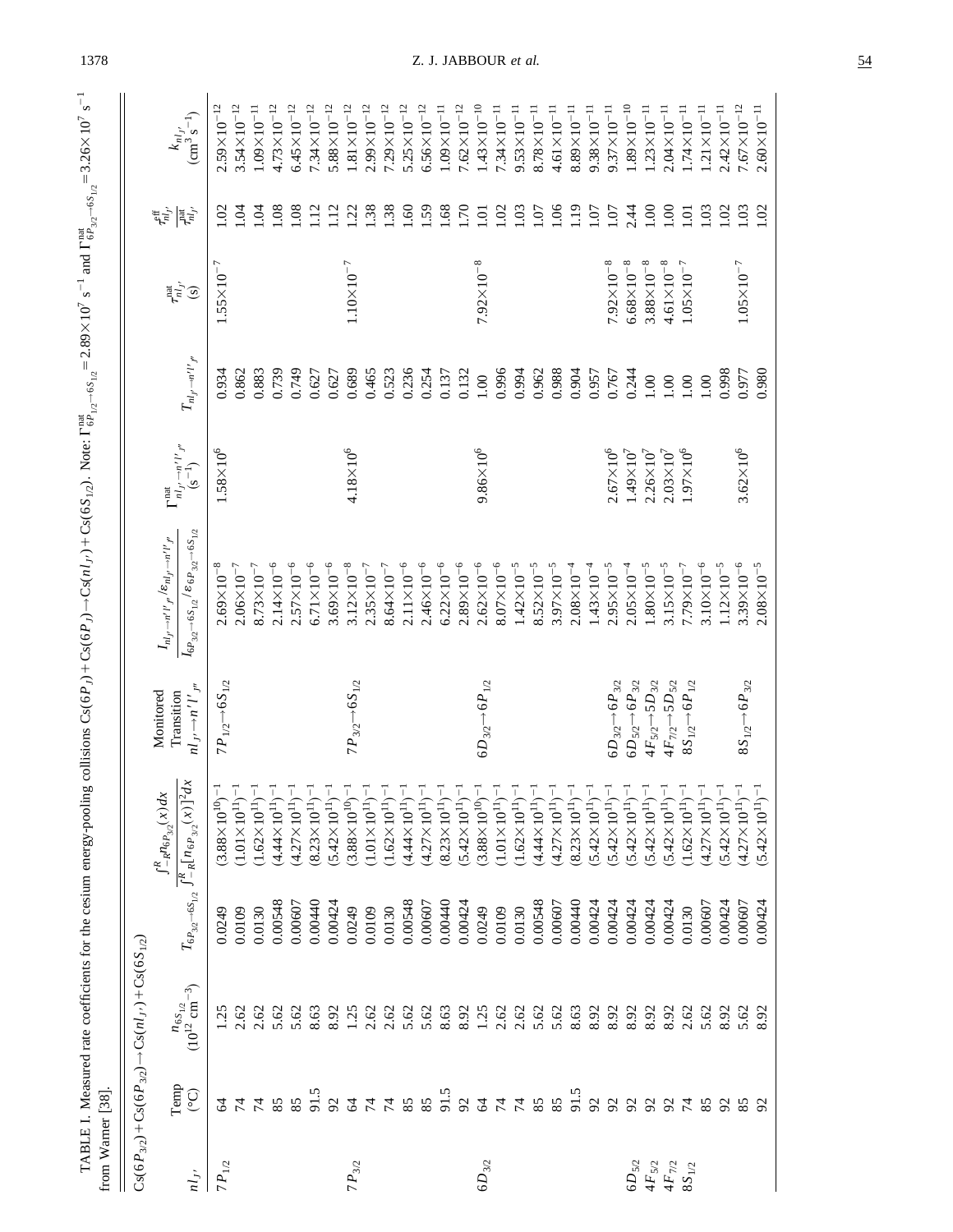|            |                                         | $Cs(6P_{1/2})+Cs(6P_{1/2}) \rightarrow Cs(n1) + Cs(6S_{1/2})$ |                                   |                                                                                                 |                                                |                                                                            |                                                                            |                                                                |                                       |                                 |                                                   |
|------------|-----------------------------------------|---------------------------------------------------------------|-----------------------------------|-------------------------------------------------------------------------------------------------|------------------------------------------------|----------------------------------------------------------------------------|----------------------------------------------------------------------------|----------------------------------------------------------------|---------------------------------------|---------------------------------|---------------------------------------------------|
|            |                                         |                                                               |                                   | $\int_{-R}^{R} n_{6P_{1/2}}(x) dx$                                                              | Monitored                                      | $I_{nl_{f'} \to n'l'}_{p''} / \varepsilon_{nl_{f'} \to n'l'_{p''}}$        | $\Gamma^{\rm nat}$                                                         |                                                                |                                       | $\tau_{nl_{J'}}^{\rm eff}$      |                                                   |
| $n l_{J'}$ | Temp<br>$\bigodot$                      | $n_{6S_{1/2}}$<br>(10 <sup>12</sup> cm <sup>-3</sup> )        | $T_{6P_{1/2}\rightarrow6S_{1/2}}$ | $\int_{-R}^{R} [n_{6P_{1/2}}(x)]^2 dx$                                                          | $nl_{J'} \rightarrow n'l'_{J''}$<br>Transition | $I_{6P_{1/2} \rightarrow 6S_{1/2}}$ / $g_{6P_{1/2} \rightarrow 6S_{1/2}}$  | $n l_J \rightarrow n^{\prime} l^{\prime}$ $j^{\prime\prime}$<br>$(s^{-1})$ | $T_{nl_J \rightarrow n^{\prime} l^{\prime} j^{\prime \prime}}$ | $\tau_{nl_{J'}}^{\rm nat}$<br>$\odot$ | $\overline{r}^{\rm int}_{nl,r}$ | $\binom{k_{nl_{j'}}}{\text{cm}^3 \text{ s}^{-1}}$ |
| $7P_{1/2}$ | 24                                      | 1.25                                                          | 0.0897                            | $a(3.25\times10^{9})^{-1}$                                                                      | $7P_{1/2}$ $\rightarrow$ 6S <sub>1/2</sub>     | $6.09 \times 10^{-8}$                                                      | $1.58\times10^6$                                                           | 0.934                                                          | $1.55\times10^{-7}$                   | S                               | $10^{-10}\,$<br>$\times$<br>2.14                  |
|            |                                         | 2.62                                                          | 0.0365                            | $^{a}(1.99\times10^{10})^{-1}$                                                                  |                                                | $4.98 \times 10^{-7}$                                                      |                                                                            | 0.862                                                          |                                       | Ş                               | $1.23\times10^{-10}$                              |
|            |                                         |                                                               | 0.0365                            | $b(2.03\times10^{10})^{-1}$                                                                     |                                                | $4.98 \times 10^{-7}$                                                      |                                                                            | 0.862                                                          |                                       | $\dot{5}$                       | $1.21\times10^{-10}$                              |
|            | 85                                      | 5.62                                                          | 0.0151                            | $(9.28\times10^{10})^{-1}$                                                                      |                                                | $2.22 \times 10^{-6}$                                                      |                                                                            | 0.732                                                          |                                       | $\overline{0}$                  | $5.52\times10^{-11}$                              |
|            | $8\bar{5}$                              | 5.62                                                          | 0.0172                            | $(1.90\times10^{11})^{-1}$                                                                      |                                                | $1.31 \times 10^{-5}$                                                      |                                                                            | 0.759                                                          |                                       | 0.08                            | $1.74\times10^{-10}$                              |
|            |                                         | 8.63                                                          | 0.0101                            | ī<br>$(3.03\times10^{11})$                                                                      |                                                | $1.63 \times 10^{-5}$                                                      |                                                                            | 0.625                                                          |                                       | $\frac{12}{2}$                  | $9.40\times10^{-11}$                              |
|            | 91.5                                    | 8.92                                                          | 0.00917                           | $(1.46 \times 10^{11})^{-1}$                                                                    |                                                | $8.62 \times 10^{-6}$                                                      |                                                                            | 0.623                                                          |                                       | $\frac{12}{2}$                  | $9.41 \times 10^{-11}$                            |
| $7P_{3/2}$ | 24                                      | 1.25                                                          | 0.0897                            | $a(3.25\times10^{9})^{-1}$                                                                      | $7P_{3/2}$ $\rightarrow$ 6S $_{1/2}$           | $2.54 \times 10^{-8}$                                                      | $4.18 \times 10^{6}$                                                       | 0.689                                                          | $1.10 \times 10^{-7}$                 | $\overline{22}$                 | $5.35\times10^{-11}$                              |
|            |                                         | 2.62                                                          | 0.0365                            | $^{a}(1.99\times10^{10})^{-1}$                                                                  |                                                | $2.18 \times 10^{-7}$                                                      |                                                                            | 0.465                                                          |                                       | 1.38                            | $\times$ $10^{-11}$<br>3.99                       |
|            |                                         |                                                               | 0.0365                            | $b(2.03\times10^{10})^{-1}$                                                                     |                                                | $2.18 \times 10^{-7}$                                                      |                                                                            | 0.465                                                          |                                       | 1.38                            | $3.90\times10^{-11}$                              |
|            |                                         | 5.62                                                          | 0.0151                            | $(9.28 \times 10^{10})^{-1}$                                                                    |                                                | $7.95 \times 10^{-7}$                                                      |                                                                            | 0.231                                                          |                                       | .58                             | $2.26\times10^{-11}$                              |
|            | $\begin{array}{c} 85 \\ 85 \end{array}$ | 5.62                                                          | 0.0172                            | $(1.90 \times 10^{11})^{-1}$                                                                    |                                                | $4.70 \times 10^{-6}$                                                      |                                                                            | 0.271                                                          |                                       | .59                             | $6.32\times10^{-11}$                              |
|            | 91.5                                    | 8.63                                                          | 0.0101                            | $(3.03\times10^{11})^{-1}$                                                                      |                                                | $4.92 \times 10^{-6}$                                                      |                                                                            | 0.138                                                          |                                       | .68                             | $4.51\times10^{-11}$                              |
|            |                                         | 8.92                                                          | 0.00917                           | $(1.46 \times 10^{11})^{-1}$                                                                    |                                                | $2.49 \times 10^{-6}$                                                      |                                                                            | 0.131                                                          |                                       | 69                              | $4.52\times10^{-11}$                              |
| $6D_{3/2}$ | 92                                      | 2.62                                                          | 0.0365                            | $a(1.99\times10^{10})^{-1}$                                                                     | $6D_{3/2}$ $\rightarrow$ $6P_{1/2}$            | $4.12 \times 10^{-6}$                                                      | $9.86\times10^{6}$                                                         | 0.928                                                          | $7.92 \times 10^{-8}$                 | $\overline{5}$                  | $5.54\times10^{-10}$                              |
|            |                                         |                                                               | 0.0365                            | $b(2.03\times10^{10})^{-1}$                                                                     |                                                | $4.12 \times 10^{-6}$                                                      |                                                                            | 0.926                                                          |                                       | S.                              | $\times$ $10^{-10}$<br>5.42                       |
|            | 85                                      | 5.62                                                          | 0.0151                            | ī<br>$(9.28 \times 10^{10})$                                                                    |                                                | $2.39 \times 10^{-5}$                                                      |                                                                            | 0.746                                                          |                                       | $\overline{5}$                  | $3.09\times10^{-10}$                              |
|            | 85                                      | 5.62                                                          | 0.0172                            | $(1.90\times10^{11})$                                                                           |                                                | $5.62 \times 10^{-5}$                                                      |                                                                            | 0.574                                                          |                                       | Lt <sup>i</sup>                 | $4.36\times10^{-10}$                              |
|            | 91.5                                    | 8.63                                                          | 0.0101                            | $(3.03\times10^{11})^{-1}$                                                                      |                                                | $1.31 \times 10^{-4}$                                                      |                                                                            | 0.424                                                          |                                       | $\overline{1.82}$               | $4.09\times10^{-10}$                              |
|            | $\mathcal{S}$                           | 8.92                                                          | 0.00917                           | $(1.46\times10^{11})^{-1}$                                                                      |                                                | $9.66 \times 10^{-5}$                                                      |                                                                            | 0.700                                                          |                                       | 1.26                            | $4.99\times10^{-10}$                              |
|            |                                         | 8.92                                                          | 0.00917                           | $(1.46 \times 10^{11})^{-1}$                                                                    | $6D_{3/2}$ $\rightarrow$ $6P_{3/2}$            | $3.22 \times 10^{-5}$                                                      | $2.67\times10^{6}$                                                         | 0.999                                                          | $7.92 \times 10^{-8}$                 | 1.26                            | $4.52 \times 10^{-10}$                            |
| $6D_{5/2}$ | 222                                     | 8.92                                                          | 0.00917                           | $(1.46 \times 10^{11})^{-1}$                                                                    | $6D_{5/2}$ $\rightarrow$ $6P_{3/2}$            | $7.20 \times 10^{-5}$                                                      | $1.49 \times 10^{7}$                                                       | 0.993                                                          | $6.68 \times 10^{-8}$                 | $\sum$                          | $2.70\times10^{-10}$                              |
| $4F_{5/2}$ |                                         | 8.92                                                          | 0.00917                           | $(1.46 \times 10^{11})^{-1}$                                                                    | $4F_{5/2}$ $\rightarrow$ 5D <sub>3/2</sub>     | $<$ 6 $\times$ 10 $^{-6}$                                                  | $2.26 \times 10^{7}$                                                       | $1.00\,$                                                       | $3.88\times10^{-8}$                   | $\overline{6}$                  | $<$ 2.8 $\times$ 10 <sup>-11</sup>                |
| $4F_{7/2}$ | 92                                      | 8.92                                                          | 0.00917                           | $(1.46 \times 10^{11})^{-1}$                                                                    | $4F_{7/2}$ $\rightarrow$ 5 $D_{5/2}$           | $<\!\!6\times10^{-6}$                                                      | $2.03 \times 10^{7}$                                                       | 0.00                                                           | $4.61 \times 10^{-8}$                 | $\overline{5}$                  | $\leq$ 2.7 $\times$ 10 <sup>-11</sup>             |
| $8S_{1/2}$ | 85                                      | 5.62                                                          | 0.0172                            | $\overline{1}$<br>$(1.90\times10^{11})$                                                         | $8S_{1/2}$ + 6 $P_{1/2}$                       | $5.58 \times 10^{-8}$                                                      | $1.97 \times 10^{6}$                                                       | 0.974                                                          | $\times$ $10^{-7}$<br>1.05            | $\widetilde{\mathrm{S}}$        | $1.2 \times 10^{-12}$                             |
|            | 91.5                                    | 8.63                                                          | 0.0101                            | $(3.03\times10^{11})^{-1}$                                                                      |                                                | $1.07\times10^{-7}$                                                        |                                                                            | 0.957                                                          |                                       | ē                               | $8.74\times10^{-13}$                              |
|            | 91.5                                    | 8.63                                                          | 0.0101                            | $(3.03 \times 10^{11})^{-1}$                                                                    | $8S_{1/2}$ + 6 $P_{3/2}$                       | $\times$ $10^{-7}$<br>3.13                                                 | $3.62 \times 10^{6}$                                                       | 1.00                                                           | $1.05\times10^{-7}$                   | ē                               | $10^{-12}\,$<br>$\times$<br>1.39                  |
|            |                                         |                                                               |                                   | ${}^{\text{a}}n_{6P_{1/2}}$ obtained from the measured value of $n_{6P_{3/2}}$ when pumping the |                                                | $D_2$ line at the same temperature, scaled by the fluorescence ratio; i.e. |                                                                            |                                                                |                                       |                                 |                                                   |

TABLE I. (Continued.) TABLE I. ~*Continued*.!

 $\frac{(n_{6}P_{1/2})_{\text{Pump}}}{}$  *D*1<br>  $\frac{(n_{6}P_{3/2})_{\text{Pump}}}{}$  *D*2

b

 $(I_{6P_{3/2}}% ^{\ast}(\theta)=\frac{1}{2}$ 

*→*6*S*1/2 /«6*P*3/2

 $n_{6P_{1/2}}$  measured at the center of the cell. The spatial profile of  $n_{6P_{1/2}}(x)$  was taken to be the same as the excited-atom spatial profile measured when pumping the

→6*S*<sub>1/2</sub><sup>)</sup>Pump *D*2

 $(T_{\textit{6P}_{1/2}}$ 

→6*S*<sub>1/2</sub></sub> Pump *D*1

 $(I_{6P_{1/2}}% ^{\ast}(G_{6P_{1/2}}% ^{\ast}(G_{6P_{1/2}}% ^{\ast}(G_{6P_{1/2}}% ^{\ast}(G_{6P_{1/2}}%$ 

*→*6*S*1/2 /«6*P*1/2

→6*S*<sub>1/2</sub></sub> Pump *D*1

 $(T_{\textit{6P}_{3/2}}% ^{\circ}(\theta_{\textit{6P}_{3/2}}% ^{\circ}(\theta_{\textit{6P}_{3/2}}% ^{\circ}(\theta_{\textit{6P}_{3/2}}% ,0))$ 

 $\rightarrow$  6*S*<sub>1/2</sub> Pump *D*2

P<sup>rad</sup><br>G $P_{3/2}$ 

nat G6*P*1/2

nat

*→*6*S*1/2

l6*P*3/2

*→*6*S*1/2 .

*D*2 line at the same temperature.

*→*6*S*1/2

 $\lambda_{6P_{1/2}}$ 

*→*6*S*1/2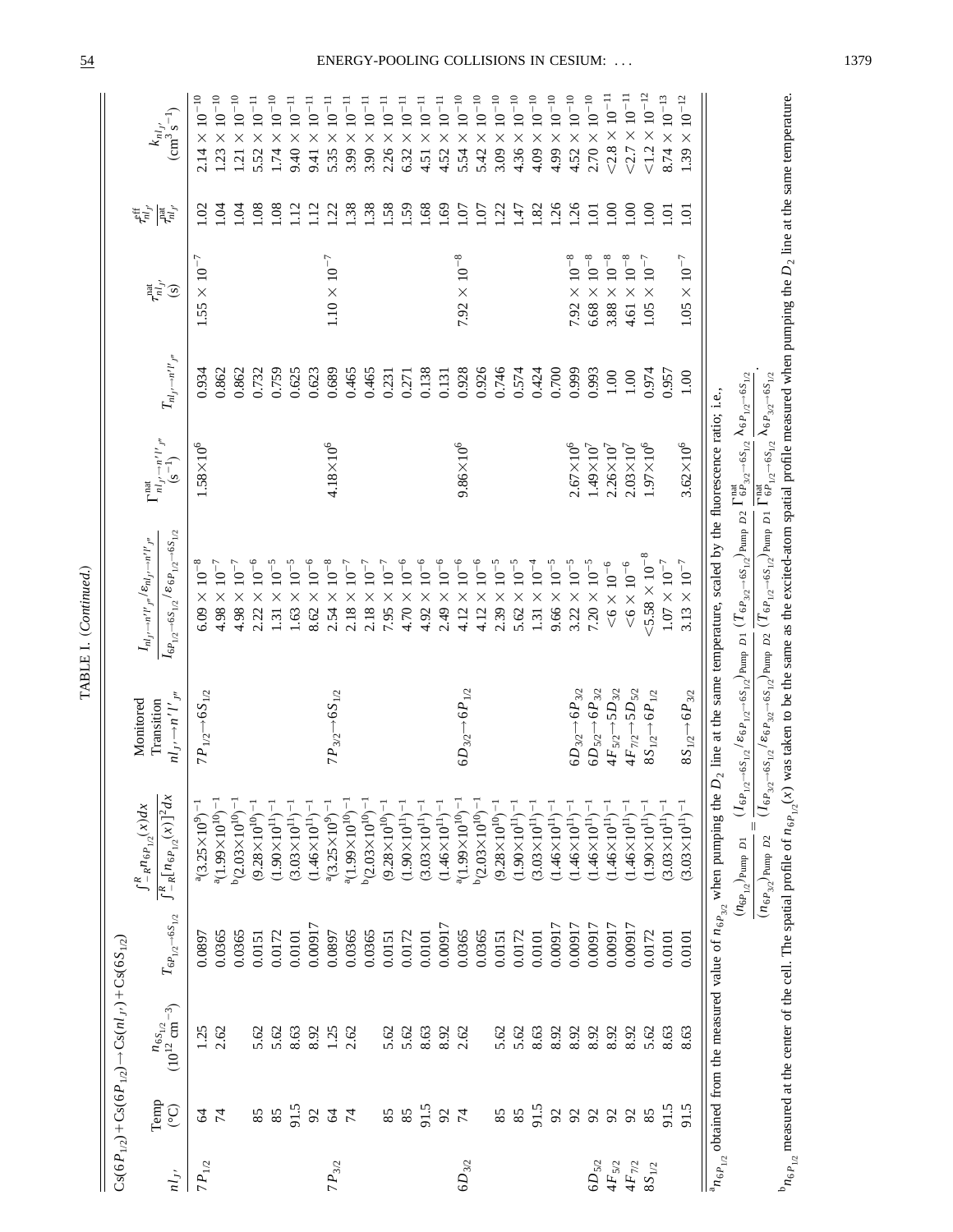measured at the position of the center of the cell using a two-dimensional charge-coupled-device (CCD) array (SpectraSource Instruments LYNXX PC Plus). The beam diameter at the cell center was found to be  $\sim$ 1.3 mm under these conditions.

The pump laser could be tuned to particular hyperfine transitions of either the  $D_1$  or  $D_2$  line of cesium. For  $D_1$  line excitation, the full hyperfine structure of both upper and lower states is well resolved. However, for  $D_2$  excitation, the upper-state hyperfine splittings are smaller than the Doppler widths. Thus we pump a combination of upper hyperfine levels; either  $6S_{1/2}(F=3) \rightarrow 6P_{3/2}(F'=2,3,4)$  or  $6S_{1/2}(F=4) \rightarrow 6P_{3/2}(F'=3,4,5)$ . Optical pumping of the ground-state hyperfine levels reduces the number of atoms that can be pumped to the excited state. However, this is not a problem in the present work since the density and spatial distribution of excited atoms is directly measured.

Transmission of the pump-laser beam through the cell was monitored using photomultiplier PMT3 (Hamamatsu model R406) (see Fig. 2). At the lower densities studied in this work, the attenuation of the laser beam along the length of the cell could generally be neglected even when the laser was tuned directly to resonance. However, at high density, absorption at line center of a particular hyperfine transition caused severe attenuation of the laser beam before it reached the observation region at the center of the cell. In either case, we set the laser frequency to maximize  $6P_J \rightarrow 6S_{1/2}$  fluorescence from the observation region. At higher densities this meant that the laser frequency was slightly detuned from line center, so that again the attenuation could generally be neglected. Thus the density of excited atoms could be considered to be independent of  $z$  [see Fig. 2(b)]. This turns out to be a very good approximation at our low densities, and is still reasonable at the higher densities.

A pair of lenses and an image rotator were used to image fluorescence onto the slits of a  $0.22 \text{ m}$  monochromator (Spex model 1681) with 1200 groove/mm grating blazed at 500 nm. With 300  $\mu$ m slits (providing a spectral resolution of  $\sim$ 1 nm) and 1:2 imaging, the volume from which fluorescence was collected was a strip of width  $\Delta y \sim 150 \mu$ m and length 0.5 cm oriented along the laser propagation  $(z)$  axis. A GaAs (Hamamatsu model R636) photomultiplier tube (PMT1) was used to detect the resolved  $6P_{1/2}$  $\rightarrow 6S_{1/2}$ ,  $6P_{3/2}$  $\rightarrow 6S_{1/2}$ , 7*P*<sub>1/2</sub>→6*S*<sub>1/2</sub>, 7*P*<sub>3/2</sub>→6*S*<sub>1/2</sub>, and 6*D*<sub>3/2</sub>→6*P*<sub>1/2</sub> fluorescence on each data run. An S-1 PMT (Hamamatsu model R-406) replaced the GaAs tube for one data run at 92 °C to record near-infrared 4*F*7/2*→*5*D*5/2, 4*F*5/2*→*5*D*3/2, 6*D*5/2*→*6*P*3/2, and  $6D_{3/2}$  $\rightarrow$   $6P_{3/2,1/2}$  fluorescence, in order to obtain  $4F_J$ , and  $6D_{5/2}$  energy-pooling rates relative to the more systematically studied  $7P_{J}$  and  $6D_{3/2}$  rates.  $8S_{1/2}$   $\rightarrow$  6 $P_J$  fluorescence was also recorded using either PMT on a few runs. The pump laser was chopped, and the PMT signals were processed by a lock-in amplifier and displayed on a chart recorder.

A long-pass filter (either Schott RG-610 or RG-695) was placed in front of the monochromator entrance slits for all but the 7*P→*6*S* fluorescence to eliminate 2nd order scattering from the grating. A short-pass filter (Reynard 942 or 944, with cut-on wavelength of  $675$  or  $700$  nm, respectively) was used to block scattered  $D_1$  and  $D_2$  line fluorescence (which could otherwise leak through the monochromator) when recording the 7*P* fluorescence. Neutral density filters were used to attenuate the strong  $D_1$  and  $D_2$  line signals so that they could be recorded using the same monochromator slits and PMT voltage. The wavelength-dependent relative detection system efficiency, including the effects of all filters, was measured using a calibrated tungsten-halogen lamp [40]. A free-standing photomultiplier (PMT2-Hamamatsu R406 or R636) was used with either a  $D_1$  or  $D_2$  line interference filter to monitor the resonance line radiation (see Fig. 2). This allowed constant monitoring to guard against frequency or power drift of the pump laser.

# **B. Measurement of the excited atom density and spatial distribution**

A single-mode cw dye laser (Coherent 699-29, using LD-700 dye pumped by a 6 W krypton ion laser) was used to probe the density and spatial distribution of the atoms excited to the  $6P_J$  levels. The probe-laser power was reduced to typically 10–100 nW using neutral density filters, and the probe beam diameter was reduced to 0.75 mm or less at the center of the cell using a 1 m focal length lens and an aperture. Both pump- and probe-laser beams were well collimated over the length of the cesium cell.

The probe beam could be moved spatially across the cell diameter using the mirror mounted on the translation stage shown in Fig. 2. The probe laser frequency was scanned across the various hyperfine transitions of either the  $6P_{3/2}$  $\rightarrow$  7*D*<sub>3/2</sub>, the  $6P_{3/2}$  $\rightarrow$  7*D*<sub>5/2</sub>, or the  $6P_{1/2}$  $\rightarrow$  8*S*<sub>1/2</sub> transition and the absorption of the probe intensity was monitored using photomultiplier PMT4 (Hamamatsu R928). In this case, the probe beam was chopped, but the pump beam was not (see Fig. 2).

The transmission of the probe-laser beam through a length *L* of the vapor is given by

$$
I_{\omega}(L) = I_{\omega}(0)e^{-k_{n'l'J''-6P_J}(\omega)L} = I_{\omega}(0)e^{-\sigma_{n'l'J''-6P_J}(\omega)n_{6P_J}L}
$$
\n(18)

for light of frequency  $\omega$ . Here  $I_{\omega}(0)$  is the incident intensity,  $\sigma_{n'l'j'' \leftarrow 6P_j}$  is the absorption cross section at frequency  $\omega$ , and  $n_{6P}$  is the density of atoms in the lower state of the probe transition (which is assumed to be independent of  $z$ ). Equation (18) can be solved for  $n_{6P_I}$  as

$$
n_{6P_J} = \frac{1}{\sigma_{n'l'_{J''} \leftarrow 6P_J L}} \ln \left( \frac{I_{\omega}(0)}{I_{\omega}(L)} \right). \tag{19}
$$

We carried out calculations of the maximum absorption cross sections of each of the three probe transitions used in the experiment, based on oscillator strengths given by Warner [38], and hyperfine level branching ratios calculated from the formulas of Condon and Shortley  $[41]$ . Hyperfine level splittings were taken from Ref.  $[42]$  and each component was modeled as a Voigt line with Lorentzian width determined by resonance broadening in the lower level, and Gaussian width determined by Doppler broadening at the particular cell temperature. The absorption cross section was calculated as a function of frequency, and the maximum of this function was used with the measured maximum probelaser beam attenuation in Eq.  $(19)$  to obtain an absolute determination of the excited-atom density. The spatial distribu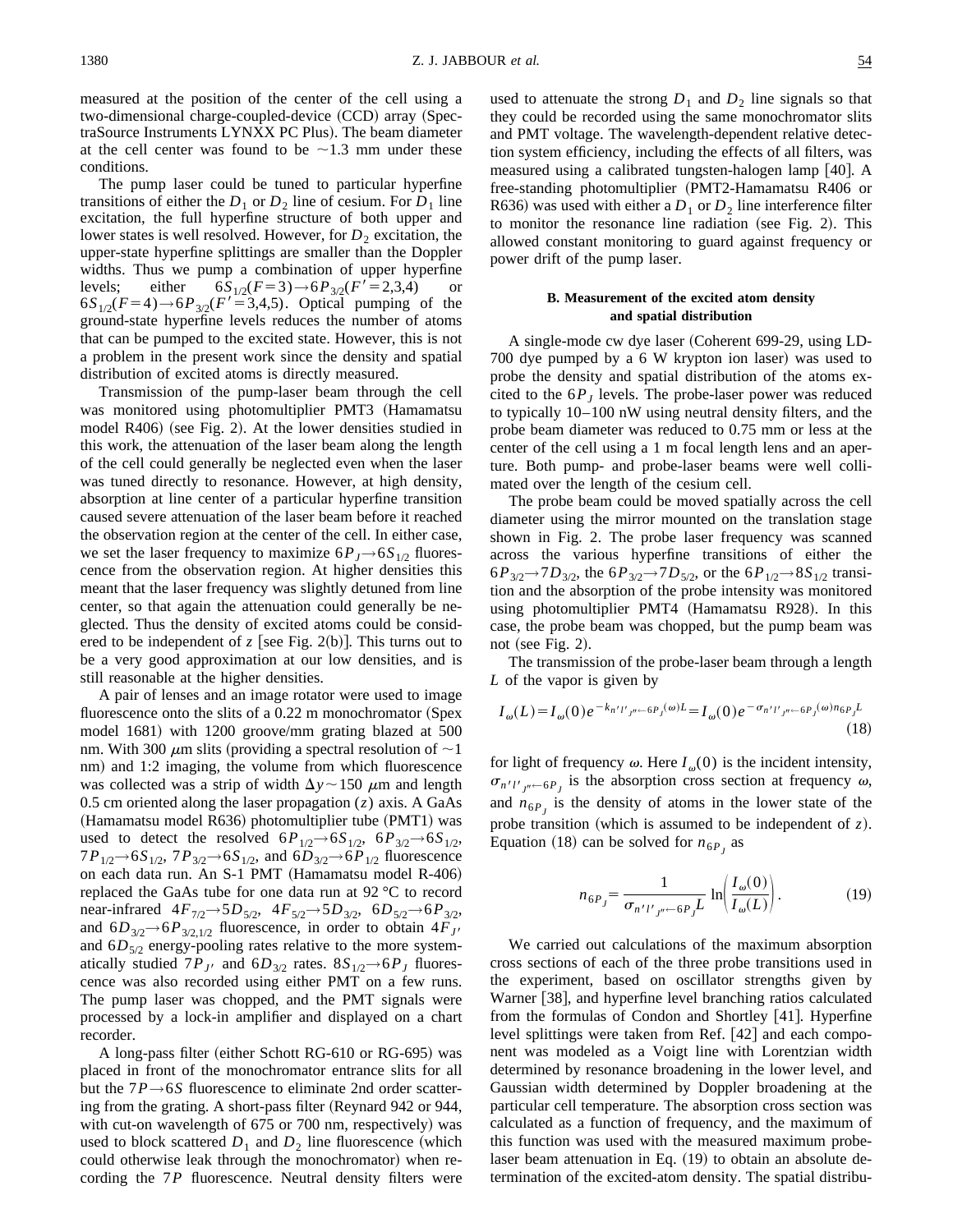tion of excited atoms was mapped from the measured probebeam absorption versus position as the probe beam was translated across the cell diameter parallel to the pump beam.

#### **IV. RESULTS AND DISCUSSION**

Position dependent  $6P_J$  state densities,  $n_{6P_J}(x)$ , were recorded as described in Sec. III. These values, and their squares were numerically integrated over the observation zone (cell diameter) to yield the factors  $\int_{-R}^{R} n_{6P_J}(x) dx / \int_{-R}^{R} [n_{6P_J}(x)]^2 dx$  in Eq. (7). The 6*P<sub>J</sub>* densities were also used in Eqs.  $(8)–(11)$ , with the hyperfine level splittings of Ref. [42] and the resonance broadening rates of Ref. [43], to calculate the transmission factors  $T_{6P_1 \rightarrow 6S_1/2}$ . Measured values of  $[n_{6P_J}(r)]^2$  were used to calculate the radiation diffusion mode amplitudes  $a_j$  [Eq. (13)] for the  $7P_{J}$   $\rightarrow$  6*S*<sub>1/2</sub> transitions. These amplitudes, in turn, were combined with the oscillator strengths of Warner  $[38]$  to find the effective radiative rates  $\Gamma_{7P_J \to 6S_{1/2}}^{\text{eff}}$  using Eqs. (14)–(16). Effective radiative rates for the fundamental radiation diffusion mode were determined using the measured  $6P<sub>I</sub>$  atom density and spatial distribution for relevant transitions, as described in Sec. II B. Finally, the effective and natural radiative rates were summed to obtain the effective lifetimes  $\tau_{nl_{J'}}^{\text{eff}}$  as in Eq. (12). All of this information was then combined with the measured fluorescence ratios (corrected for detection system efficiency) in Eq.  $(7)$  to yield values for the various energy-pooling rate coefficients. The rate coefficient values obtained for different transitions and at different temperatures are given in Table I.

Despite the care that was taken in accounting for the  $6P<sub>J</sub>$ spatial distribution and radiation trapping on all transitions of interest, it is clear from Table I that significant discrepancies exist between values of  $k_{7P_J}$ , or values of  $k_{6D_{3/2}}$ , taken at different temperatures or with different pump geometries. This is, in part, due to the fact that the uncertainties in individual measurements are fairly large. Fluorescence ratios probably have an uncertainty of as much as 25% due to the use of neutral density filters to attenuate the  $D_1$  and  $D_2$  line fluorescence. We estimate the uncertainties in the ratio  $\int_{-R}^{R} n_{6P_J}(x) dx / \int_{-R}^{R} [n_{6P_J}(x)]^2 dx$  to be approximately 15%. Uncertainties in  $T_{nl_J/2}$  and  $\tau_{nl_{J'}}^{\text{eff}}$  largely offset each other when the product  $T_{nl_{J'}} \rightarrow n'l'_{J''} (\tau_{nl_{J'}}^{\text{eff}} / \tau_{nl_{J'}}^{\text{nat}})$  is taken. This is because an over estimation of the amount of radiation trapping results in a transmission factor which is too low, but an effective lifetime which is too high. Values of  $T_{7P_{3/2} \to 6S_{1/2}} (\tau_{7P_{3/2}}^{\text{eff}}/T_{7P_{3/2}}^{\text{nat}})$  are probably good to within 25%, while the values of  $T_{7P_{1/2} \rightarrow 6S_{1/2}} (\tau_{7P_{1/2}}^{\text{eff}}/\tau_{7P_{1/2}}^{\text{nat}})$  are accurate to at least 10% because the trapping is much less severe on this transition. Similarly, even though the  $6P<sub>J</sub>$  densities are nonuniform, which considerably complicates the calculation of trapping corrections for transitions which terminate on these levels, the values of  $T_{nl_{J'}\rightarrow n'l'_{J''}}(\tau_{nl_{J'}}^{\text{eff}}/\tau_{nl_{J'}}^{\text{nat}})$  for the 4*F*, 8*S*, and  $6D$  states are accurate to within  $15%$  (except in one or two cases) since both corrections are small and tend to cancel. Finally, the largest source of statistical uncertainty in the rate coefficients listed in Table I is that due to  $T_{6P}$ <sub> $\rightarrow$ 6*S*<sub>1/2</sub>.</sub> These transmission factors are as small as 0.004 and they may be uncertain by as much as 30–40%, due primarily to the assumption that the ground-state hyperfine level populations are in a statistical ratio. Considering these various sources of statistical uncertainty, we estimate overall errors of  $\sim$  50% in our measured energy-pooling rate coefficients.

In addition, various other systematic effects and uncertainties should also be considered before we arrive at final energy-pooling rate coefficients. First, the cesium groundstate atom density was obtained from the Nesmeyanov vapor pressure formula  $[39]$  and the measured temperature. We estimate the uncertainty in the ground-state density at  $5-10\%$ in our temperature range, but this uncertainty only affects the energy-pooling results through its influence on the transmission factors and  $7P_{J}$  effective lifetimes, where it is roughly a linear effect in the Doppler broadened limit  $[29,30]$ . Second, all oscillator strengths used in this work were taken from the theoretical paper of Warner  $[38]$ , since a complete and self-consistent set is available in this one reference. However, considerable discrepancy exists between various sets of theoretical oscillator strengths for cesium  $\left[38,44-47\right]$ , and any systematic errors in the chosen values will directly introduce systematic errors in our final results. Based on the various available oscillator strengths, we estimate uncertainties in  $\Gamma_{nl_j}^{\text{nat}}$ ,  $\rightarrow n'l'_{j'}$ ,  $\tau_{nl_{j'}}^{\text{nat}}$  ranging from 2% to 23% for the 6*D→*6*P* and 8*S→*6*P* transitions. However, for  $7P_{J} \rightarrow 6S_{1/2}$  the uncertainty can be more than a factor of 2. Thus, the  $4F_{5/2,7/2}$ ,  $8S_{1/2}$  and  $6D_{3/2,5/2}$  energy-pooling rates are not seriously affected by uncertainty in the oscillator strengths, but the  $7P_{J}$  rates can be strongly affected.

As can be seen from the rate equation for the state  $nl_{J'}$  [Eq. (2)], we have neglected cascade from higher-lying levels which are also populated by the energy-pooling process. Inclusion of this process would involve the addition of a term  $\sum_{n''l''j''}\Gamma_{n''l''j'' \to n l_j'}^{eff} n_{n''l''j''}$  to the right-hand side of Eq. (2). From the radiative rates of Warner (modified by trapping calculations where needed) and the measured energy-pooling rate coefficients (Table I) we find that cascade processes do not affect our  $D_1$  pumping results by more than 10% in the worst case. For  $D_2$  pumping, we find that both  $6D$  and  $8S$ cascade could be responsible for major contributions to the 7*P* signals. However the error bars on  $k_{8S}$  are quite large and the rate coefficient may be strongly temperature dependent since energy pooling to  $8S$  is highly endothermic  $(8S$  fluorescence signals were small and very noisy at temperatures below 85 °C). Moreover, if the 7*P* signals in the  $D_2$  pumping case are due primarily to  $8S \rightarrow 7P$  cascade, we would expect to see  $7P_{3/2}$  $\rightarrow$  6*S*<sub>1/2</sub> fluorescence signals that are twice as large as the  $7P_{1/2}$  $\rightarrow$  6 $S_{1/2}$  signals, and experimentally this is not the case. Thus we can neither confirm nor rule out a significant cascade contribution to the 7*P* signals in the  $D_2$  pumping case.

We must also consider collisional mixing among finestructure levels (i.e.,  $7P_{3/2}$ + $M \Leftrightarrow 7P_{1/2}$ + $M$ ) and collisional excitation transfer processes such as  $6D+M \Leftrightarrow 7P+M$ , where *M* is a ground-state cesium or impurity atom. Such processes can also distort the apparent energy-pooling rate coefficients. We can estimate the concentration of impurities in our sealed cell by analysis of the ratio of sensitized fluorescence (i.e., fluorescence from the level  $6P_{J}$  that is not pumped by the laser) to direct fluorescence at room tempera-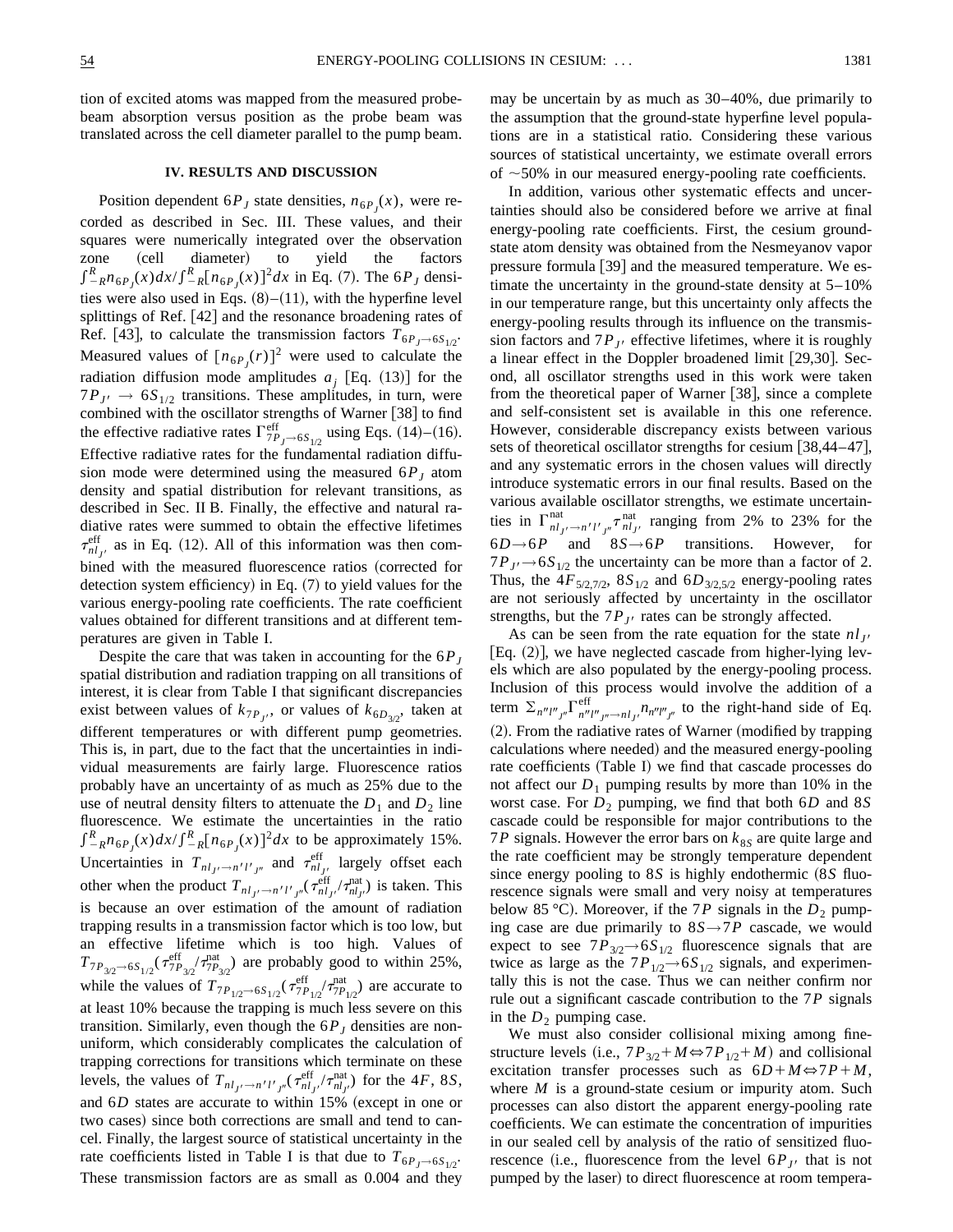when pumping the  $D_2$  transition.

Considering only the statistical sources of uncertainties, we have determined a set of best values of the measured rate coefficients which is presented in Table II. However, it should be kept in mind that the overall accuracy of these results may be limited by the various systematic effects discussed above.

#### **V. CONCLUSIONS**

The energy-pooling rate coefficients reported here can be expressed as velocity-averaged cross sections using the relation

$$
k_{nl_{J'}} = \langle \sigma_{nl_{J'}}(v)v \rangle \approx \sigma_{nl_{J'}}\overline{v}.
$$
 (20)

Here  $\sigma_{nl_j}$  (*v*) and  $\sigma_{nl_{j'}}$  are the velocity-dependent and velocity-averaged cross sections, respectively, *v* is the collivelocity-averaged cross sections, respectively,  $v$  is the collision velocity, and  $\bar{v}$  is the mean collision velocity given by

$$
\overline{v} = \left(\frac{8RT}{\pi} \frac{M_1 + M_2}{M_1 M_2}\right)^{1/2} = 1.78 \times 10^3 T^{1/2} \text{ cm/s.}
$$
 (21)

In this last expression,  $R=8.31$  J/(K mole) is the gas constant, *T* is the absolute temperature, and  $M_1$  and  $M_2$  are the molar masses of the two colliding atoms. The last equality in Eq.  $(21)$  is appropriate for collisions between two cesium atoms  $(M_1 = M_2 = 0.1329$  kg/mole).

Values of  $\sigma_{nl}$  for the energy-pooling processes studied in this work (obtained by averaging all data collected over the range  $337-365$  K) are presented in Table II along with the few values that have been obtained by other authors. Our cross sections for energy pooling to the 6*D* levels are consistent with the experimental estimates of Klyucharev and Lazarenko [1] and Yabuzaki *et al.* [18] as well as with the theoretical estimate of Borodin and Komarov [17]. Our values of the rate coefficients for the process  $Cs(6P_{3/2})+Cs(6P_{3/2}) \rightarrow Cs(7P_{1/2,3/2})+Cs(6S_{1/2})$  obtained at low density are in agreement within the rather large error bars with the values we have obtained under very different experimental conditions  $[19,20]$ .

The results of Table II show that  $6P_{1/2}+6P_{1/2}$  collisions are more effective than  $6P_{3/2}+6P_{3/2}$  collisions at populating the  $7P_{J}$ <sup>b</sup> levels. This is expected from consideration of the energy deficits. Similarly, 8*S* and 4*F* are populated much more effectively by 3/2-3/2 than by 1/2-1/2 collisions. In addition, when pumping with  $D_1$  light,  $7P_{1/2}$  is two to three times more likely to be populated than  $7P_{3/2}$ . For  $D_2$  pumping,  $7P_{1/2}$  and  $7P_{3/2}$  are approximately equally populated. For the  $6D_{J}$  levels we find that  $6D_{3/2}$  is more strongly populated than  $6D_{5/2}$  by  $1/2-1/2$  collisions while  $6D_{5/2}$  is more strongly populated than  $6D_{3/2}$  by  $3/2-3/2$  collisions. However, in the latter case, the error bars are large and not much data exists. Thus these conclusions must be taken with a grain of salt. In previous studies of energy pooling in Sr  $\left[10,55\right]$  and Ba  $\left[15\right]$  it was found that the energy deficit does not play a strong role in determining the rate coefficients. In Sr, the rates fall off somewhat with  $\Delta E$  for endothermic processes, since only a fraction of collision pairs have a relative kinetic energy greater than  $\Delta E$ . In the case of Ba, the energy-pooling rates are largely independent of energy defi-

cesium-cesium collisions according to the experimental cross sections of Czajkowski and Krause [48], and thus must be attributed to collisions with impurities. Czajkowski, McGillis, and Krause [49] have investigated excitation transfer among the cesium  $6P<sub>J</sub>$  levels due to collisions with inert gas atoms, but their measured cross sections, which range from  $2\times10^{-21}$  to  $3\times10^{-19}$  cm<sup>2</sup>, are also much too small to account for the amount of transfer we observe in our sealed cell. However, the impurities in our cell are more likely to be diatomic molecules which possess internal degrees of freedom, and excitation transfer in collisions of cesium  $6P<sub>J</sub>$  atoms with such molecules is likely to involve relatively large rate coefficients. If we assume an excitation transfer rate coefficient of  $10^{-10}$  cm<sup>3</sup> s<sup>-1</sup>, then an impurity gas pressure of  $\sim$ 3.7×10<sup>-3</sup> Torr ( $\sim$ 1×10<sup>14</sup> cm<sup>-3</sup> impurity density) is required to produce the observed population transfer. Based upon this impurity density, and assuming relatively large rate coefficients for various excitation transfer processes (see, e.g., Refs.  $[50-54]$ , we can show that  $8S \leftrightarrow 4F$  transfer by impurities contributes less than 10% uncertainty to our energy-pooling rates in the worst case, and that  $6D \rightarrow 7P$ collisional excitation transfer produces an effect on the energy-pooling results which is comparable to that of 6*D→*7*P* radiative cascade. Excitation transfer within the  $7P_{J}$  and  $6D_{J}$  manifolds, due to collisions with impurities or ground-state cesium atoms, can cause a skewing of the ratio of the energy-pooling rates to the various fine-structure levels. This is probably the cause of the decrease of  $k_{7P_{1/2}}/k_{7P_{3/2}}$  with increasing temperature for both  $D_1$  and  $D_2$ line pumping.

ture. The measured ratio is much too large to be explained by

Finally, we note that in this experiment we only measure the population of atoms in the directly excited  $6P<sub>I</sub>$  finestructure level. However, due to excitation transfer from one fine-structure level to the other (induced by collisions with ground-state atoms and impurities) there is always some population in the other  $6P<sub>J</sub>$  level as well. The density in the collisionally populated level is too small to be measured using our absorption technique, but it can be inferred from the  $D_1/D_2$  line fluorescence ratio. At the highest temperature used in this experiment, we find that the density ratio of atoms in the collisionally populated level to those in the level directly populated by the laser is less than 0.04. From the rate coefficients given in Table I and the relative populations, it is clear that  $6P_{1/2}$ - $6P_{1/2}$  collisions cannot significantly influence the results obtained for the  $6P_{3/2}$ - $6P_{3/2}$  rates and vice versa. However,  $6P_{1/2}$ - $6P_{3/2}$  collisions might have a systematic effect on these results, since the rate coefficients for the latter process could be significantly greater than those for  $6P_{3/2}$ - $6P_{3/2}$ , where the energy defect for  $nl=7P$  or  $6D$  in Eq.  $(1)$  is considerably smaller for  $1/2-3/2$  collisions than for 3/2-3/2 collisions. For the 6*D* product state, the 1/2-3/2 energy deficit is comparable to the 1/2-1/2 deficit, but it is positive for 1/2-3/2 collisions and negative for 1/2-1/2 collisions. Similarly, 1/2-3/2 collisions may significantly affect the measured 1/2-1/2 rate coefficient for populating 8*S*. At present, we have no way to estimate the magnitude of this effect (which we plan to investigate through a two-laser excitation experiment). It is possible that this effect is responsible for the slight increase in the apparent energy-pooling rate coefficients  $k_{7P_{1/2}}$  and  $k_{7P_{3/2}}$  with increasing temperature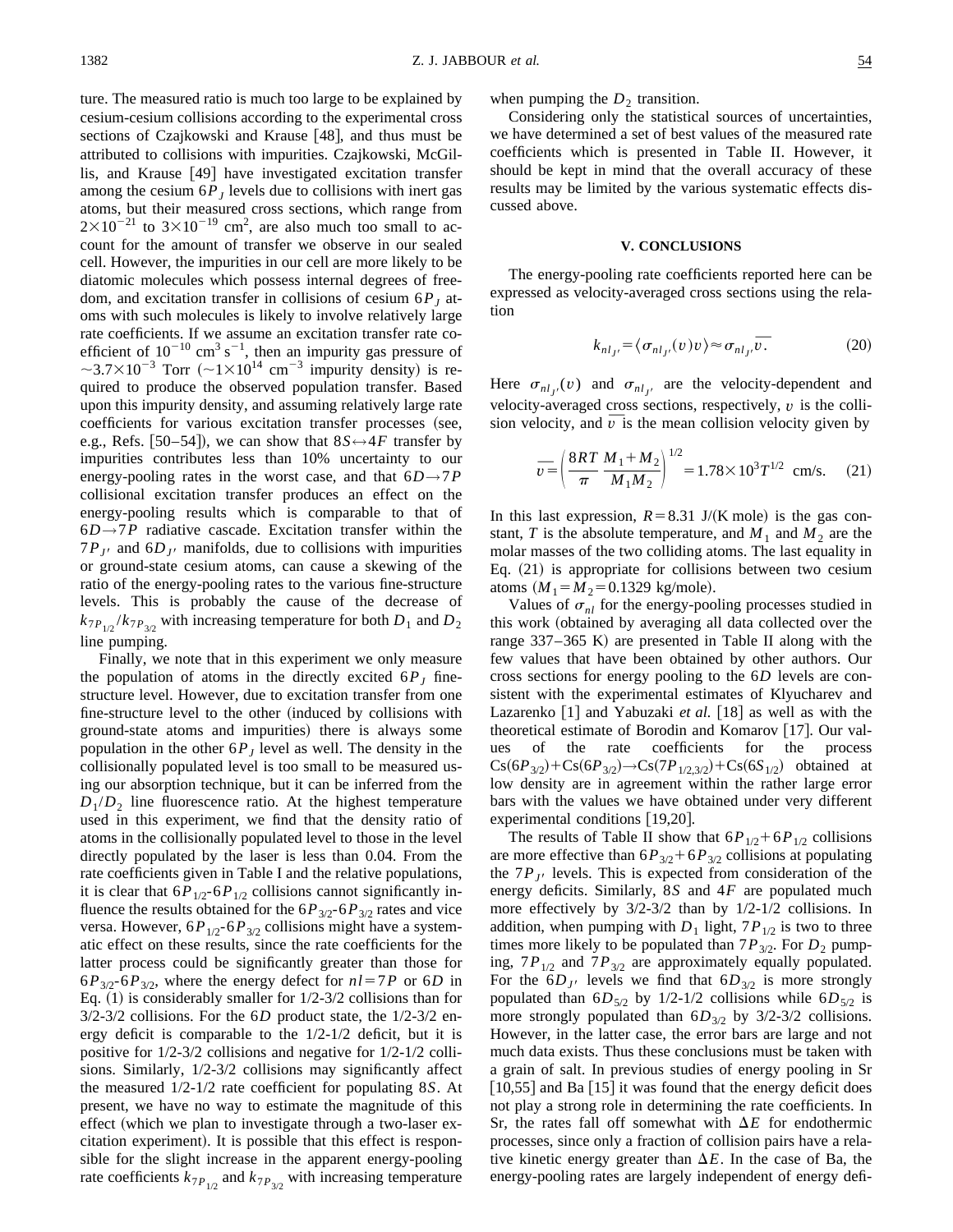|            | $\text{Cs}(6P_{3/2}) + \text{Cs}(6P_{3/2}) \rightarrow \text{Cs}(nl_{J'}) + \text{Cs}(6S_{1/2})$ |                                                 |                                 |                                           |
|------------|--------------------------------------------------------------------------------------------------|-------------------------------------------------|---------------------------------|-------------------------------------------|
|            |                                                                                                  | Rate coefficient $\text{(cm}^3 \text{ s}^{-1})$ |                                 | Cross section $(cm2)$                     |
| $nl_J$     | This work (a)                                                                                    | Other values                                    | This work (a)                   | Other values                              |
| $7P_{1/2}$ | $(5.9 \pm 2.7) \times 10^{-12}$                                                                  | $(3.1 \pm 1.6) \times 10^{-12}$ (b)             | $(1.8\pm0.8)\times10^{-16}$     | $(0.9\pm0.5)\times10^{-16}$ (b)           |
| $7P_{3/2}$ | $(6.1 \pm 3.1) \times 10^{-12}$                                                                  | $(3.8 \pm 1.9) \times 10^{-12}$ (b)             | $(1.8\pm0.9)\times10^{-16}$     | $(1.1 \pm 0.5) \times 10^{-16}$ (b)       |
| $6D_{3/2}$ | $(9.0 \pm 2.9) \times 10^{-11}$                                                                  | $<$ 4 $\times$ 10 <sup>-9 (c)</sup>             | $(2.7 \pm 0.9) \times 10^{-15}$ | $\leq 10^{-13}$ (c)                       |
|            |                                                                                                  | $>6\times10^{-11}$ (d)                          |                                 | $>1.5\times10^{-15}$ (d)                  |
|            |                                                                                                  | $(6.2^{+6.2}_{-2.9}) \times 10^{-10}$ (e)       |                                 | $(1.5^{+1.5}_{-0.7}) \times 10^{-14}$ (e) |
| $6D_{5/2}$ | $(1.9 \pm 1.0) \times 10^{-10}$                                                                  | $<$ 4 $\times$ 10 <sup>-9 (c)</sup>             | $(5.6 \pm 2.8) \times 10^{-15}$ | $<$ 10 <sup>-13 (c)</sup>                 |
|            |                                                                                                  | $>6\times10^{-11}$ (d)                          |                                 | $>1.5\times10^{-15}$ (d)                  |
| $4F_{5/2}$ | $(1.2\pm0.6)\times10^{-11}$                                                                      |                                                 | $(3.6 \pm 1.8) \times 10^{-16}$ |                                           |
| $4F_{7/2}$ | $(2.0 \pm 1.0) \times 10^{-11}$                                                                  |                                                 | $(6.0 \pm 3.0) \times 10^{-16}$ |                                           |
| $8S_{1/2}$ | $(1.7 \pm 0.8) \times 10^{-11}$                                                                  |                                                 | $(5.2 \pm 2.2) \times 10^{-16}$ |                                           |

TABLE II. Best values for the cesium energy-pooling rate coefficients and cross sections obtained in this work, along with those obtained by other workers.

 $\text{Cs}(6P_{1/2})+\text{Cs}(6P_{1/2})\rightarrow\text{Cs}(nl_{J'})+\text{Cs}(6S_{1/2})$ 

|                                        |                                                                                                         | Rate coefficient $\rm (cm^3 \ s^{-1})$                                                                     |                                                                                           | Cross section $(cm2)$                                                                              |
|----------------------------------------|---------------------------------------------------------------------------------------------------------|------------------------------------------------------------------------------------------------------------|-------------------------------------------------------------------------------------------|----------------------------------------------------------------------------------------------------|
| $nl_J$<br>$7P_{1/2}$<br>$7P_{3/2}$     | This work (a)<br>$(1.3\pm0.6)\times10^{-10}$<br>$(4.5 \pm 1.4) \times 10^{-11}$                         | Other values                                                                                               | This work (a)<br>$(3.8 \pm 1.8) \times 10^{-15}$<br>$(1.3\pm0.4)\times10^{-15}$           | Other values                                                                                       |
| $6D_{3/2}$                             | $(4.4 \pm 0.9) \times 10^{-10}$                                                                         | $<$ 4 $\times$ 10 <sup>-9 (c)</sup><br>$>6\times10^{-11}$ (d)                                              | $(1.3\pm0.3)\times10^{-14}$                                                               | $<$ 10 <sup>-13 (c)</sup><br>$>1.5\times10^{-15}$ (d)                                              |
| $6D_{5/2}$                             | $(2.7 \pm 1.4) \times 10^{-10}$                                                                         | $(6.2^{+6.2}_{-2.9}) \times 10^{-10}$ (e)<br>$<$ 4 $\times$ 10 <sup>-9 (c)</sup><br>$>6\times10^{-11}$ (d) | $(8.0 \pm 4.0) \times 10^{-15}$                                                           | $(1.5^{+1.5}_{-0.7}) \times 10^{-14}$ (e)<br>$<$ 10 <sup>-13 (c)</sup><br>$>1.5\times10^{-15}$ (d) |
| $4F_{5/2}$<br>$4F_{7/2}$<br>$8S_{1/2}$ | $<$ 3 $\times$ 10 <sup>-11</sup><br>$<$ 3 $\times$ 10 <sup>-11</sup><br>$(1.1 \pm 0.6) \times 10^{-12}$ |                                                                                                            | $<8\times10^{-16}$<br>$<$ 8 $\times$ 10 <sup>-16</sup><br>$(3.3 \pm 1.7) \times 10^{-17}$ |                                                                                                    |

 $T = 337 - 365$  K. Note that error bars given in the table reflect statistical uncertainties only. We believe that these values are probably accurate to within  $\sim$ 50% when estimates of possible systematic uncertainties are included. See text.

<sup>b</sup>Experimental values from Ref. [19].  $T = 370$  K.

<sup>c</sup>Upper limit from experimental work of Ref. [1].  $T = 528$  K.

<sup>d</sup>Lower limit from theoretical work of Ref. [17].  $T = 500$  K.

 ${}^{\circ}$ Experimental estimate of rate coefficient for the inverse process  $Cs(6D_{3/2})+Cs(6S_{1/2}) \rightarrow Cs(6P) + Cs(6P)$ . *T*=530 K. From Ref. [18].

cit, even for endothermic processes. This surprising result was attributed, in part, to the fact that levels with the largest energy deficit also have the largest statistical weights  $[15]$ . In addition, these studies found no strong angular-momentum propensity rules. High-lying singlet and triplet states were populated with approximately equal rates, and although levels with higher *L* values are more strongly populated than those with lower *L* values, this may also be due to the higher statistical weights of the former  $[15]$ . These effects were ascribed to the breakdown of *LS* coupling in the heavy Sr and Ba atoms. Because of this breakdown, propensity rules concerning total electronic angular momentum *J* might be more relevant. The Sr and Ba results indicate that  ${}^{1}F_{3}$  states are strongly populated by  ${}^{1}P_{1}+{}^{1}P_{1}$  and  ${}^{3}P_{1}+{}^{3}P_{1}$  collisions. Our present results for cesium indicate a contrary trend. Here we also find a breakdown of *LS* coupling in cesium, which lies next to barium in the periodic table. However, in cesium all relevant levels are spin doublets, and thus spin changing collisions are not observable in the present experiment. Nevertheless, the fairly dramatic difference between the ratio of  $7P_{1/2}$  and  $7P_{3/2}$  energy-pooling rate coefficients for  $D_1$  vs *D*<sup>2</sup> pumping seems to indicate that, in some cases, angular momentum may play a role in the energy-pooling process, such that processes which require the conversion of angular momentum associated with the orbital motion of the two colliding atoms, into internal electronic angular momentum, occur with lower rates.

In the near future, we plan to extend the present set of measurements by adding another laser to the experimental setup. With this modification, we will be able to simultaneously populate the  $6P_{1/2}$  and  $6P_{3/2}$  levels, and thus we will be able to study the  $6P_{1/2}+6P_{3/2}$  collisions which may have the largest energy-pooling cross sections.

#### **ACKNOWLEDGMENTS**

Financial support for this work was provided by the National Science Foundation under Grant PHY-9119498. The authors from Pisa also acknowledge support from the EEC Network Grant ERBCHRXCT 930344. One of the authors  $(S.M.)$  is grateful to ICTP, Trieste, for financial support during his stay in Pisa.